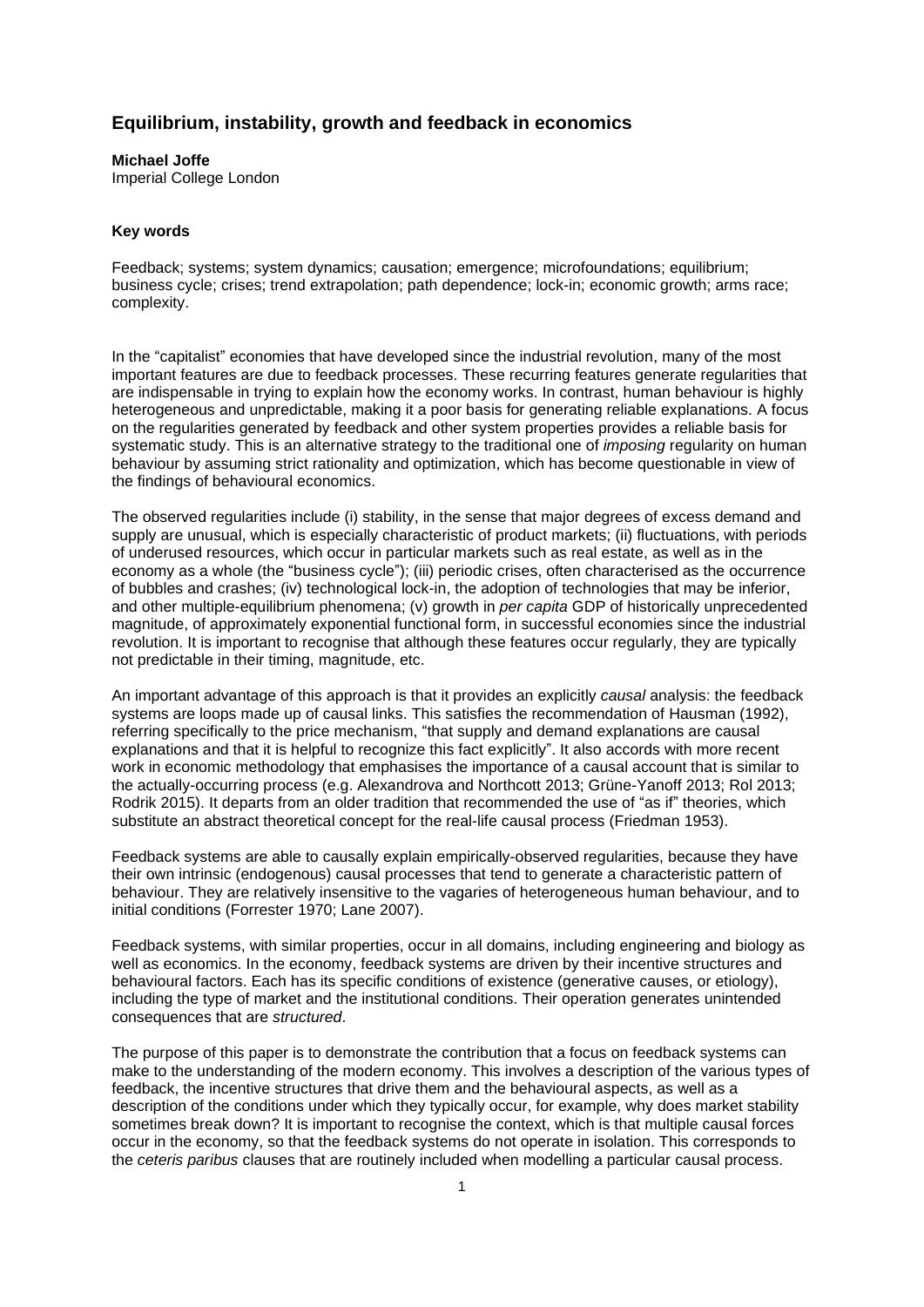The description of the various types of feedback in this article does not constitute a complete list. Only rather simple systems with few loops are included. No attempt is made at creating "a model of the whole economy". <sup>1</sup> Rather, small feedback models are described that correspond to specific features, because the resulting simplicity makes the key points stand out more clearly. There are also reasons why it would be challenging to combine them into an overarching model. These small models have different units of analysis – e.g. the whole population, the whole economy, the financial sector (with links to more general economic activity), the housing market and its financial links, a sector of the real economy, the labour market as applied to a single firm, an individual bank. They also have different timescales, ranging from short-term market exchange to long-term economic growth. Near the end of the article I also provide a brief outline of some other ways that emergence can occur in the economy ("complexity economics").

#### **Balancing<sup>2</sup> feedback**

### *Stability in the economy*

A long tradition in economics has been that markets are stable. The demonstration by Adam Smith and others that fluctuations or shocks in demand or supply are accommodated by price movements may be regarded as one of the founding concepts of economic theory. The flexibility of prices means that markets adjust. Consequently, market clearing – no excess supply or demand – is widely seen as *the* fundamental property of market economies, both at the level of the individual market, and at the macro level where Dynamic Stochastic General Equilibrium models have become standard. This is one of the most important meanings of the term "equilibrium" (for a discussion of the diversity of usage of this term see Mosini 2007, especially the chapter by Chick).

An alternative way of approaching this is that optimising behaviour facilitates stable and predictable market behaviour, especially if rational expectations are also present. The two views are not necessarily incompatible. However, given the findings of behavioural economics (Thaler 2015), this may be less convincing than it once was. More plausible is the view of Vernon Smith (1989, 166), based on findings from the related field of experimental economics, that while short-term behaviour is often far from the rational ideal, "the incentive properties of markets" ensure that "subjects adapt their expectations and behavior', thereby reaching equilibrium through the interaction of buyer and seller. This view emphasizes "the role of time in driving the market to higher degrees of rationality" (Heukelom 2014, 134).

The way the price mechanism works is most clearly seen if something changes. If a product becomes more popular, e.g. as a result of a successful promotion campaign, a celebrity's endorsement, or news reports that it is beneficial in some way (e.g. it is a "super-food"), there will be more potential buyers, some of whom will be willing and able to pay an increased price. Competition between them will cause the price to rise.<sup>3</sup> This in turn makes it more desirable for sellers to supply this product, so that over time more suppliers will tend to enter this market. These two processes correspond to the upper right and lower left arrows in figure 1, respectively.

<sup>&</sup>lt;sup>1</sup> Attempts to create system dynamics models of the economy have been attempted, e.g. Forrester's national model (Forrester 2013), the Threshold 21 dynamic simulation tool to support development decision making (Bassi and Perdercini 2007), and the PKI-SD model (Radzicki 2008).

<sup>2</sup> I use the terms "balancing" and "reinforcing" feedback throughout, instead of "negative" and "positive", respectively, because the latter pair are often misused. For example, reinforcing (positive) feedback may be wrongly termed negative because its consequences are harmful (e.g. in Acemoglu and Robinson 2012).

<sup>&</sup>lt;sup>3</sup> The outcome of competition between potential buyers tends to favour richer consumers, who have more buying power (Joffe 2017a); however, this is not readily expressed using standard feedback analysis.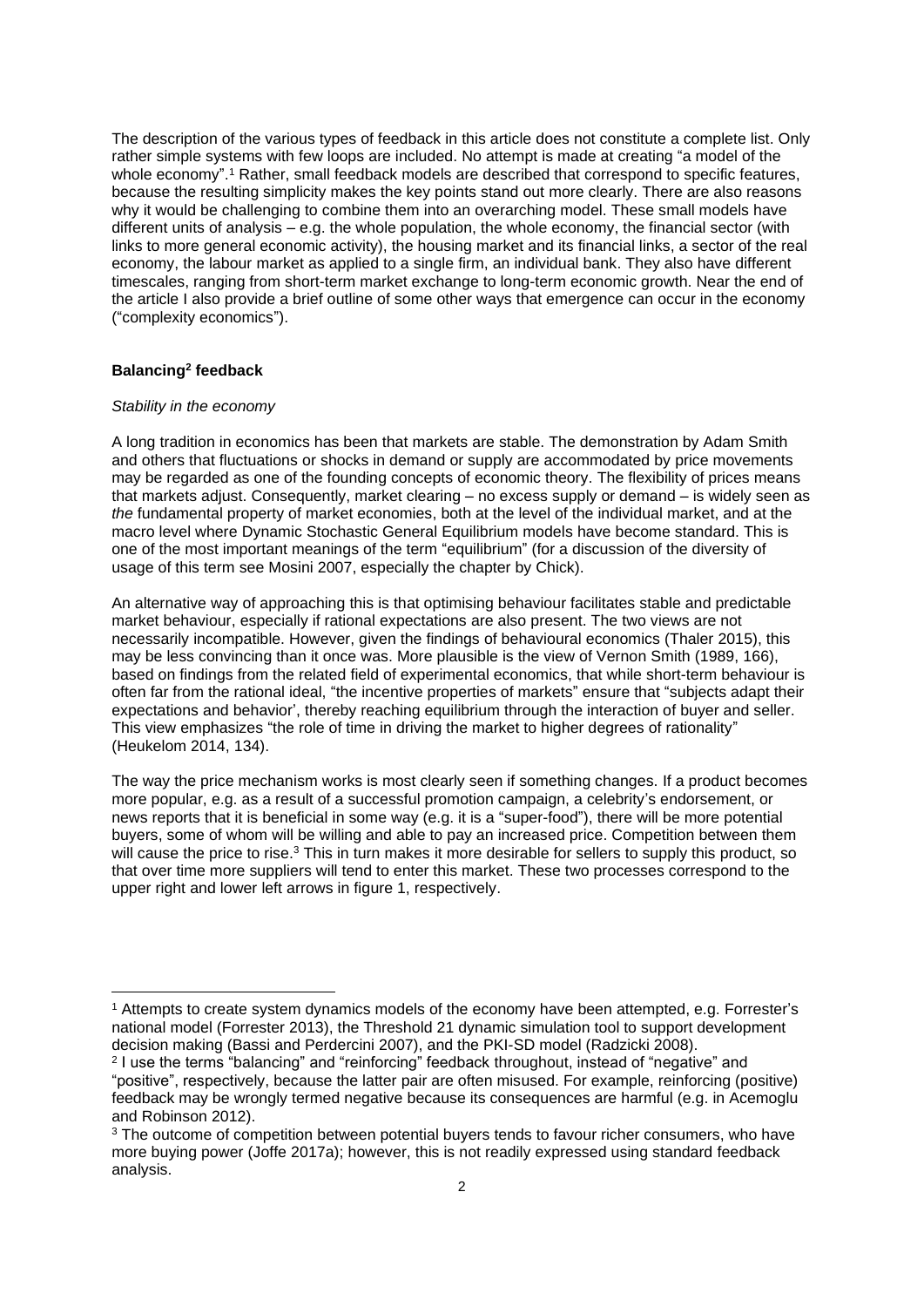

Figure 1.<sup>4</sup> The price mechanism

This is a demand shock. There can also be a supply shock: if there is a bumper crop due to favourable weather conditions, or if an abundant and easily accessible source of a mineral is discovered, the increased quantity will induce suppliers to compete amongst themselves to sell their produce, which will cause them to lower the price. In turn, the lower price will attract customers, raising the quantity demanded. These correspond to the upper left and lower right arrows in figure 1. The process is also likely to affect supply, because the lower price will tend to discourage traders from operating in that market, and indeed some of them may be driven out of that line of business.<sup>5</sup>

These various causal processes, depicted by arrows in figure 1, naturally form into a loop structure, with two balancing feedback loops, one each for demand and supply. The overall impact of this price mechanism is to bring about adjustment towards a position of equilibrium, in the sense that further trade is not advantageous to the participants. If it reaches equilibrium, this is stable: as long as the system is undisturbed, it remains unchanged. An exogenous shock is required to induce a change, either from the demand or the supply side as in the examples just given. The system has no other endogenous causal processes that lead it towards fluctuations, crises or growth, the causes of which lie elsewhere. This balancing feedback system explains why many markets tend to be rather stable; however, it does not necessarily bring about equilibrium at the macro level.<sup>6</sup>

In most markets, the profit, and therefore the viability, depends on the price being above the unit costs (arrow top centre in figure 1). The unit costs set a limit below which prices cannot go, at least for any appreciable time. The price is determined by supply and demand, but if the result is a price below unit costs, continued production is no longer profitable and is likely to cease. As a result, price competition drives prices down to a level just above unit costs, the difference being the markup (Lee 1998). Such markets could be described as *cost tethered*, because of the strong dependence of the price on unit costs. The model provides an excellent account of such sectors as goods and non-financial services in mature sectors, in which prices have had time to gravitate to a position just above unit costs. It is

<sup>4</sup> The diagrams in this article follow the convention that all arrows are causal. A plus sign indicates that an increase in the source variable causes the destination variable to increase above what it would otherwise have been (or a decrease in the source variable causes a decrease), other things being equal. A negative sign indicates the opposite. Loops are designated by B for balancing feedback, as here, or R for a reinforcing loop.

<sup>5</sup> The textbook (Marshallian) approach to the price mechanism involves the implicit assumption that the regression coefficient for the situation where a supply shock affects demand is the inverse of that for when a demand shock affects supply. This has been called into question empirically by Beaudry et al (2018) for the labour market: they note that studies of minimum wage legislation tend to observe small wage elasticities of employment demand, yet studies of labour supply shocks tend to find elastic labour demand. Similarly, the textbook description of the price mechanism states that in competitive markets, prices are formed to equate marginal revenue (given by the demand curve) with marginal cost (given by the supply curve). However, it has long been known that the causal process used by businesspeople is quite different from this account (Hall and Hitch 1939; Lee 1998).

 $6$  The emphasis on actual causal processes, depicted in a causal loop diagram that is easy to understand, is not only methodologically superior to the conventional static diagram involving supply and demand curves. It has also been shown to produce better results in the context of teaching (Mashayekhi et al 2006; Wheat 2008).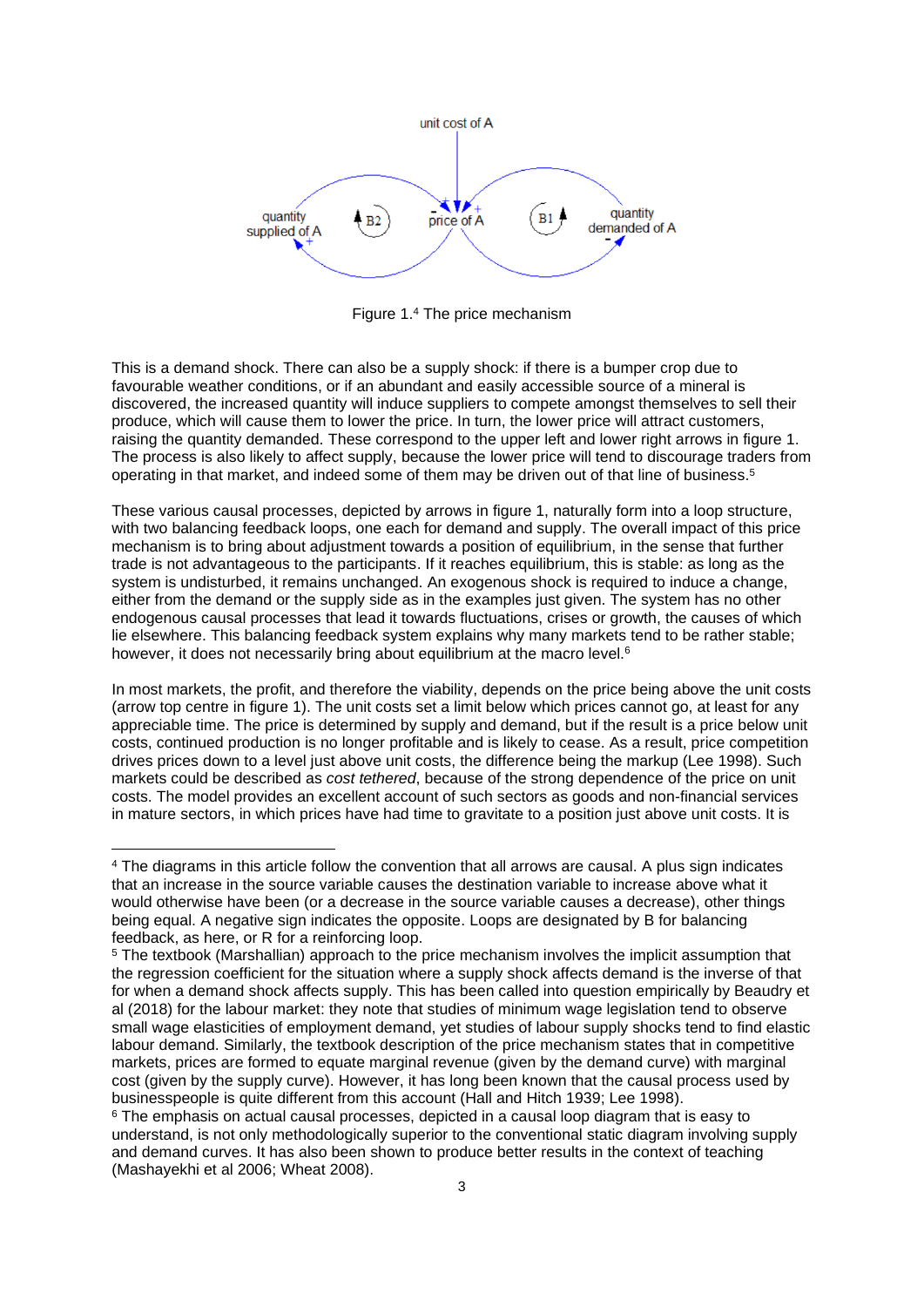less applicable to recently-introduced products, where prices can initially depart substantially from unit costs, as was amply demonstrated in the 1637 Dutch tulip mania and in the "dot-com" boom and crash around the year 2000. It also does not apply e.g. to real estate and financial markets, where unit costs do not play a dominant role (see below).

The incentive structure and behavioural factors that form the endogenous causal processes of the price mechanism depicted in figure 1 are straightforward: people tend to prefer more of something to less of it, and to pay as little as possible. The basic relationship of demand and supply probably applies to all types of market, and therefore has an ancient history, but it is also important to remember that other causal forces sometimes operate, e.g. the well-known phenomenon that higher prices sometimes indicate higher quality, or the wealth of the buyer, and therefore *increase* demand. Other examples are discussed later in this paper.

# *Critics of the stability idea*

Stability implies a smooth path for the economy. However, at least since the industrial revolution, the capitalist system has been prone to fluctuations in output and in employment, often with serious recessions. One account of such business cycles, highly influential in macroeconomics in recent decades, is Real Business Cycle theory, which attributes the fluctuations to exogenous forces such as productivity shocks arising from technological change. This preserves the notion that markets always tend to converge towards a stable equilibrium, requiring no change or addition to the model depicted in figure 1. However, the Real Business Cycle model has not been empirically successful (Summers 1986; Romer 2008).

Contrary views have been expressed by many economists. Notably, Kindleberger (1978) argued that "manias, panics and crashes" are an inherent feature of markets. He described the recurrent nature of booms and busts, going back well before the industrial revolution to such events as the 1637 Dutch tulip mania and the 1720 South Sea Bubble. From being a relatively minor sub-branch of economics, this focus has become far more prominent, and there is now a burgeoning literature on bubbles, especially since the 2008 financial crisis (e.g. Cheng et al 2014; Galí and Gambetti 2015; Eckel and Füllbrunn 2015; Charles et al 2016).

The crisis also focused attention on Minsky's Financial Instability Hypothesis (Minsky 1986; 1992), which is described below. After being largely ignored for many years, Minsky's account has received considerable attention since 2008, and has been credited with providing a good framework for understanding the crisis (McCulley 2009; *The Economist* 2010). It is now widely agreed that the tendency to instability is an intrinsic part of the economic system, even if this view has not been well integrated with the abstract models of general equilibrium, or with standard theory more broadly.

#### *Fluctuations*

The balancing feedback system depicted in figure 1 does not always guarantee stability. Even if the causal processes of supply and demand operate as shown, the equilibrium position is not necessarily reached if there is substantial delay. In real estate markets, the demand for offices, housing, etc is high when the local economy is thriving, so that rents and prices tend to rise. This attracts developers, and many new projects are started; this tendency is greatly amplified by the providers of finance. The buildings typically take two to five years to complete, and the availability of this extra space then creates a glut, so that rents fall (Sterman 2000, 698-701). The system thus has a built-in tendency to overshoot, generating fluctuations. Clearly, the instability could be avoided if developers and financiers took account of the supply line of buildings on order and under construction – and they would also gain financially. However, market participants initiate new building in response to *current* profit levels, not to the profit that could be anticipated if the supply line were part of the calculation (Sterman 2000, 701-707). It is noteworthy that the real estate market is not cost tethered – rather, it is *free floating* in that unit costs do not play the dominant role in price setting.<sup>7</sup> The top-centre arrow in figure 1 is not present.

 $7$  Other important examples of free-floating markets, in which prices lack a major input from unit costs, are the financial sector, primary products – minerals and agricultural produce ("commodities"), and collectibles e.g. valuable works of art.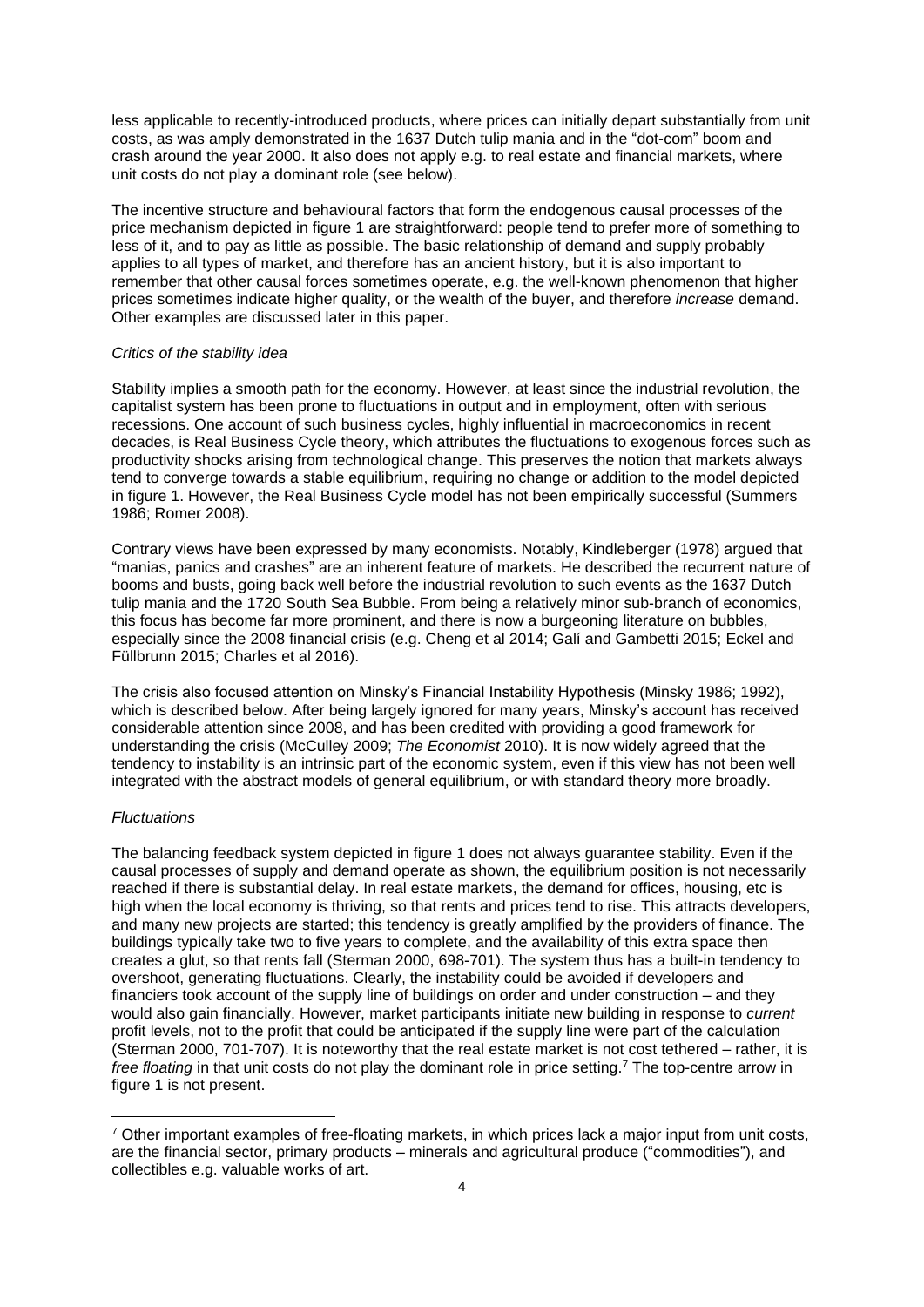Such fluctuations are the hallmark of balancing feedback with delay. It is a plausible candidate for understanding the causal forces underlying business cycles more generally, as this pattern fits well with the periodic oscillations that are manifest in modern economies, going back at least as far as 1825. Some but not all of this business cycle fluctuation is attributable to the boom-and-bust cycle in real estate itself and its amplification by finance. It is likely that similar phenomena occurring also in other parts of the economy could be responsible, e.g. a "general glut" of aggregate supply in relation to aggregate demand (Kates 2003), debt accumulation not exclusively linked to real estate (Eckstein and Sinai 1990), changes in the distribution of aggregate income between profits and wages (Goodwin 1967), etc. This is a large topic, detailed discussion of which is beyond the scope of the present paper.

A related idea is concerned with financial crises, which are downturns that are more severe, and less common, than "normal" recessions in the course of the business cycle. Minsky's financial instability hypothesis deals with the long-term changes that predispose to crises, emphasising that the tendency to crisis is a property of the system: "The financial instability hypothesis is a model of a capitalist economy which does not rely upon exogenous shocks to generate business cycles of varying severity" (Minsky 1992) (this would not prevent such a shock being a precipitating factor that propels the system from one state to another). When a crisis occurs, the authorities respond by introducing controls, and market participants become more cautious because they remember the turmoil. As the decades pass, traders become less conscious of the dangers and start taking more risks, and the authorities loosen their control, partly as a response to lobbying. This may be rationalised using such phrases as "this time is different", "we economists have now solved the problem of instability", "the new economy", etc. Eventually the financial system crashes, and caution becomes fashionable again.

Minsky expresses the increase in risk-taking in terms of three types of finance: hedge finance in which borrowers can repay capital and interest (typical of governments, corporations and banks); speculative finance in which only the interest is repaid, with reliance on rolling over the debt at maturity; and Ponzi finance in which not even interest can be repaid from current earnings, relying as it does on asset prices continuing to rise. The increase in risk-taking takes the form of transition from one type of finance to a riskier type. As long as hedge finance dominates, the economy may well be stable. But "the greater the weight of speculative and Ponzi finance, the greater the likelihood that the economy is a deviation amplifying system" (Minsky 1992). This process of the gradual loss of caution following a crisis is balancing feedback with a long delay, creating its characteristic fluctuating pattern, which is then accentuated in the final stage by reinforcing feedback. The role of finance in converting fluctuations to crises is well demonstrated in Keen's "Minsky" model (see below).

A further important role of balancing feedback occurs in modern economies that have a welfare system and a comparatively large state. The effects of recessions, however caused, are cushioned by "automatic stabilisers". These consist of a welfare system that increases payments to those affected by a downturn, and the taxation system that goes with a sizeable state. When the economy slows, tax receipts diminish and welfare payments increase, leading to a budget deficit that allows the private sector to expand without damaging economic output (Godley 1996). Conversely, in good economic times, tax revenues increase and welfare payments decrease, so that the government's deficit is reduced. The impact of the business cycle is thereby damped. The relatively good recovery of the US economy from the 2008 crisis – especially when compared to the years following 1929 – has been attributed to this mechanism (Krugman 2009).

# **Reinforcing feedback**

Feedback in the economy is not necessarily only of the balancing type. Some economic phenomena are due to reinforcing (positive) feedback. This insight is not new: it was emphasized by economists such as Young (1928), Myrdal (1957) and Kaldor (1966).

Reinforcing feedback systems have the property that as causal impulses are propagated around the feedback loop, each iteration generates a further increment of change. Even if the increment is small for each iteration, large effects can result from multiple iterations over a long time period. (This property of iterative systems is not confined to those displaying reinforcing feedback, and is seen for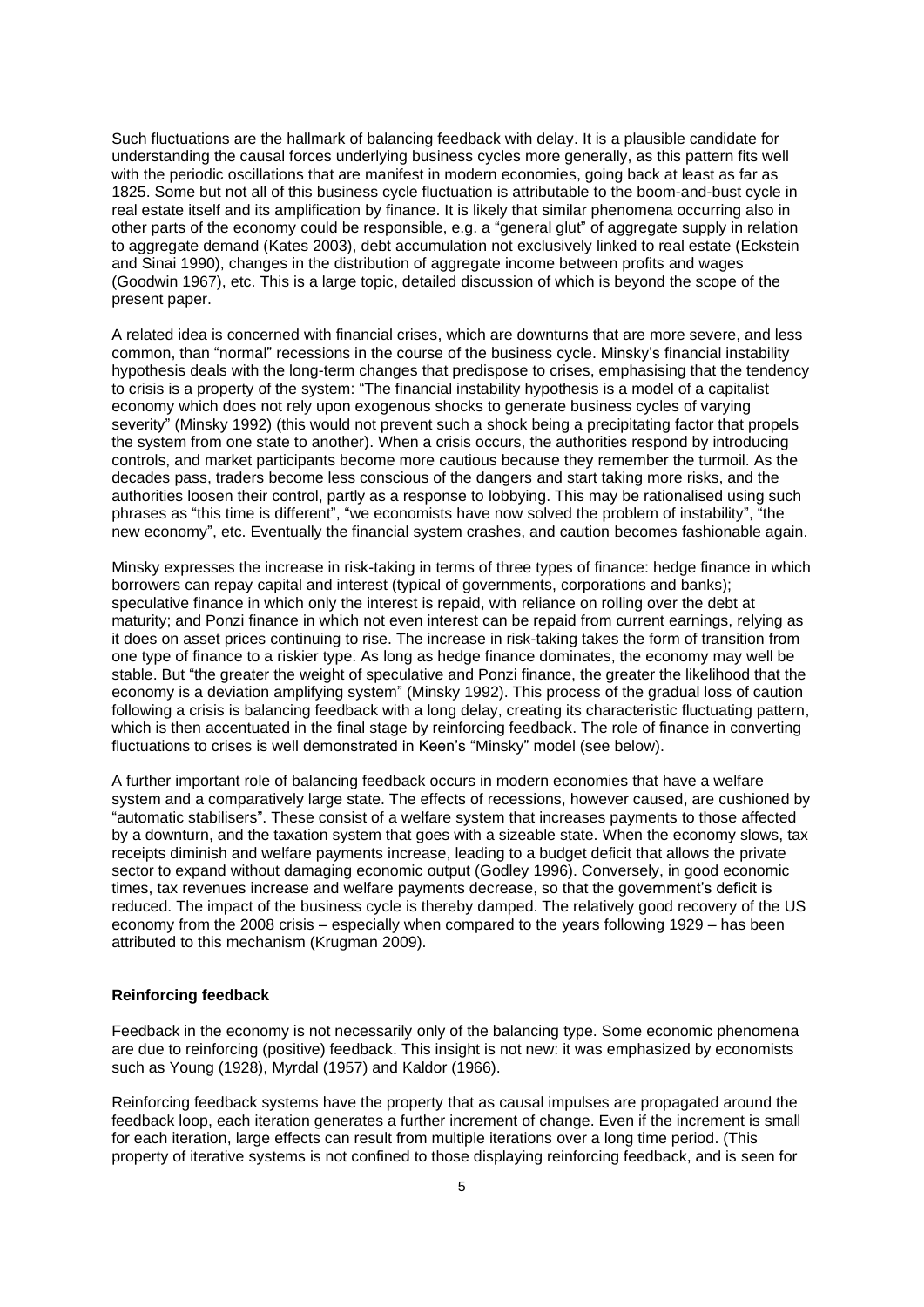example with compound interest, the multiplier, and Schelling's model of segregation (Schelling 1971)).

One example of reinforcing feedback is that high inflation leads to the expectation of continuing inflation, so that wage demands are higher, fuelling yet more inflation. This is a self-fulfilling prophecy, driven by trend extrapolation, the tendency to believe that an existing trend is bound to continue into the future. In this instance, it means a belief that the existing inflation rate will persist. Another example is that one of the key properties of money, social acceptance, is self-fulfilling: the more reliable is the acceptance of a currency, the stronger is the belief in its acceptability, and *vice versa*. The phenomenon of self-fulfilling prophecies is more general. It is a form of reinforcing feedback that results from the interaction between the economy and agents' perceptions and expectations. Other self-fulfilling prophecies are described in the next section.

#### *Crises*

Beyond the fluctuations of the business cycle, more severe forms of economic downturn can occur. Typically these originate in the financial sector, but this is not necessarily the case. For example a fire sale can occur in any sector, and the phenomenon is not confined to modern capitalist economies. Figure 2 panel (a) sketches out the reinforcing feedback involved in a fire sale affecting pastoralists in a low-income country, e.g. in the Sahel drought of 2012 (Callimachi 2012). A negative shock such as a drought leads to a decrease in household income, not just for the individual household but for many over a wide area. In order to eat, households are forced to sell their main assets, their livestock, reducing their assets (loop R1). In addition, because a large number of people are in this situation, the price falls. As a result, the proceeds from the sale of each animal is ever-decreasing, adding to the penury of the household (R2).





Figure 2. Fire sale and bank run

A similar phenomenon, the "poverty premium", occurs more routinely. Again, it is not confined to the modern economy. People on low incomes may be unable to afford certain items without borrowing. Often this is at a high rate of interest. They therefore end up paying more for a given product, thus reinforcing their poverty.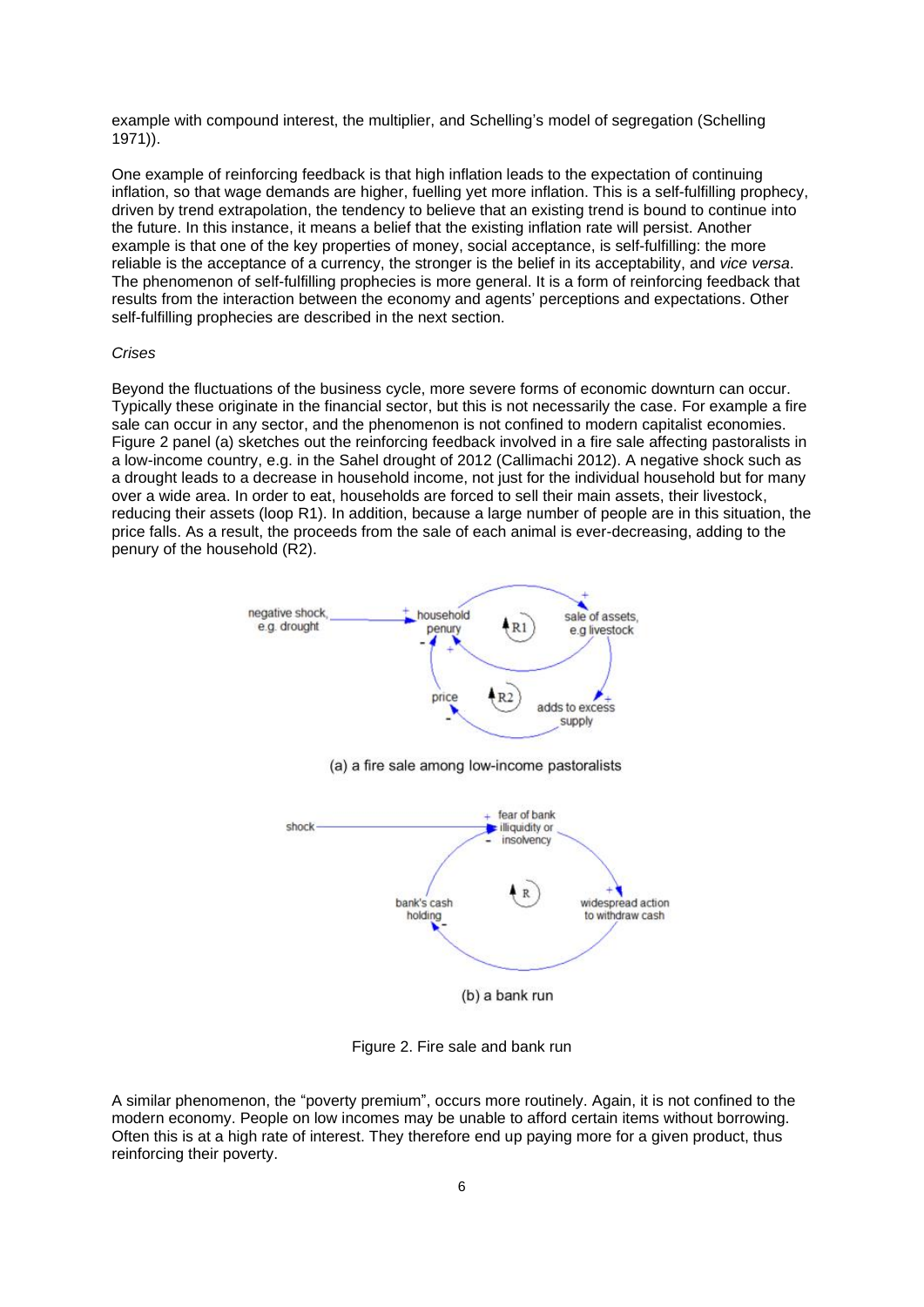Returning to the modern economy, the financial sector appears to be especially prone to instability, bubbles and crashes. It shares this tendency with other free-floating markets; they are not dominated by unit costs, and therefore lack their tethering influence. Note that this is a *system property*, and does not depend on the characteristics of the participating individuals – indeed, participants in financial markets tend disproportionately to be highly educated in subjects such as economics, mathematics and physics, and are likely to be at least as rational as the general population.

An obvious example of instability in the financial sector is a bank run: the fear of bank illiquidity or insolvency leads to widespread action to withdraw cash. This depletes the bank's cash holding, further accentuating the fear of bank illiquidity or insolvency (figure 2, panel (b)). It is another instance of reinforcing feedback of the self-fulfilling prophecy type. The issue here is the quantity of cash.

It can also be a question of price. For example, if a government is short of finance and needs to borrow, as with Greece and other southern European countries during the recent Eurozone crisis, a high perceived risk of default leads to a higher interest rate, which increases the risk of default. A similar relationship was observable as the 2007-08 crisis developed, with a spiral of increasing risk and rising interest rates over time.

Similarly with a stock exchange: a fall in the price of a stock can lead to large-scale selling and a further fall. Since the introduction of computerised systems to control buying and selling, this can occur without any human intervention, just from the computers following the rules embodied in their algorithms – as in the flash crash of 6 May 2010 in which the Dow Jones lost 9 percent of its value within minutes, and then quickly rebounded to almost the same level. The reinforcing feedback is automated, based on the underlying dynamic which is trend extrapolation: the falling price of a stock is taken as signifying a trend that will continue.

Upward price movements that are not justified by fundamentals, bubbles, are also caused by trend extrapolation ("momentum trading"). A rise in asset prices, e.g. in financial markets or real estate, leads to the expectation that prices will continue to increase. Traders fear missing out on the gain, and are therefore willing to pay more (except when the rise is sudden and excessive) (Caginalp and Desantis 2011). Intensity of competition between agents only amplifies this behaviour. Unlike the situation depicted in figure 1, price rises are self-reinforcing, until the money runs out. This is readily demonstrable in experimental situations (Caginalp et al 2001), as well as occurring in the real world. This self-reinforcing system behaviour occurs predominantly in free-floating markets, because prices are based purely on perceptions, unlike in cost-tethered markets.<sup>8</sup> It is distinct from the fluctuating behaviour in real estate markets described above, but they are linked; typically the reinforcing feedback is initiated by an upturn in price during the course of fluctuations due to balancing feedback with delay, with trend extrapolation accentuating this initial movement.

Relatedly, a fall in asset prices deteriorates firms' balance sheets, reducing their net worth and thus their ability to borrow and to invest, leading to a further fall in asset prices. This can happen to an individual firm, or at the macro level (the financial accelerator). It is problematic even on the upside – as Rogoff (2015) has put it: "As credit booms, asset prices rise, raising their value as collateral, thereby helping to expand credit and raise asset prices even more." An unsustainable bubble is likely to result. This has been described as a "doom loop", in which mortgage debt interacts with land and house prices to produce ever-rising asset prices in real estate (figure 3) (Ryan-Collins 2016). This type of reinforcing feedback means that private sector debt has a destabilising effect in many situations.

<sup>&</sup>lt;sup>8</sup> See for example the list of 70 historical "manias, panics and crashes" in Kindleberger (1978, 45-46), which are virtually confined to the financial sector, company shares, commodities (including gold) and real estate. This picture is confirmed by a further 20 examples since 1978 (Aliber and Kindleberger 2015, 18). The exceptions to this pattern are new products, as previously argued, from the Dutch tulip bulb craze of 1636 to the dot-com bubble. Note that emotions such as "irrational exuberance" (Shiller 2005) do not play a *causal* role in this process, which operates in the same manner irrespective of whether a house buyer is *worried* that she will be priced out of her desired home if she does not buy quickly, or *excited* by the prospect of capital gains.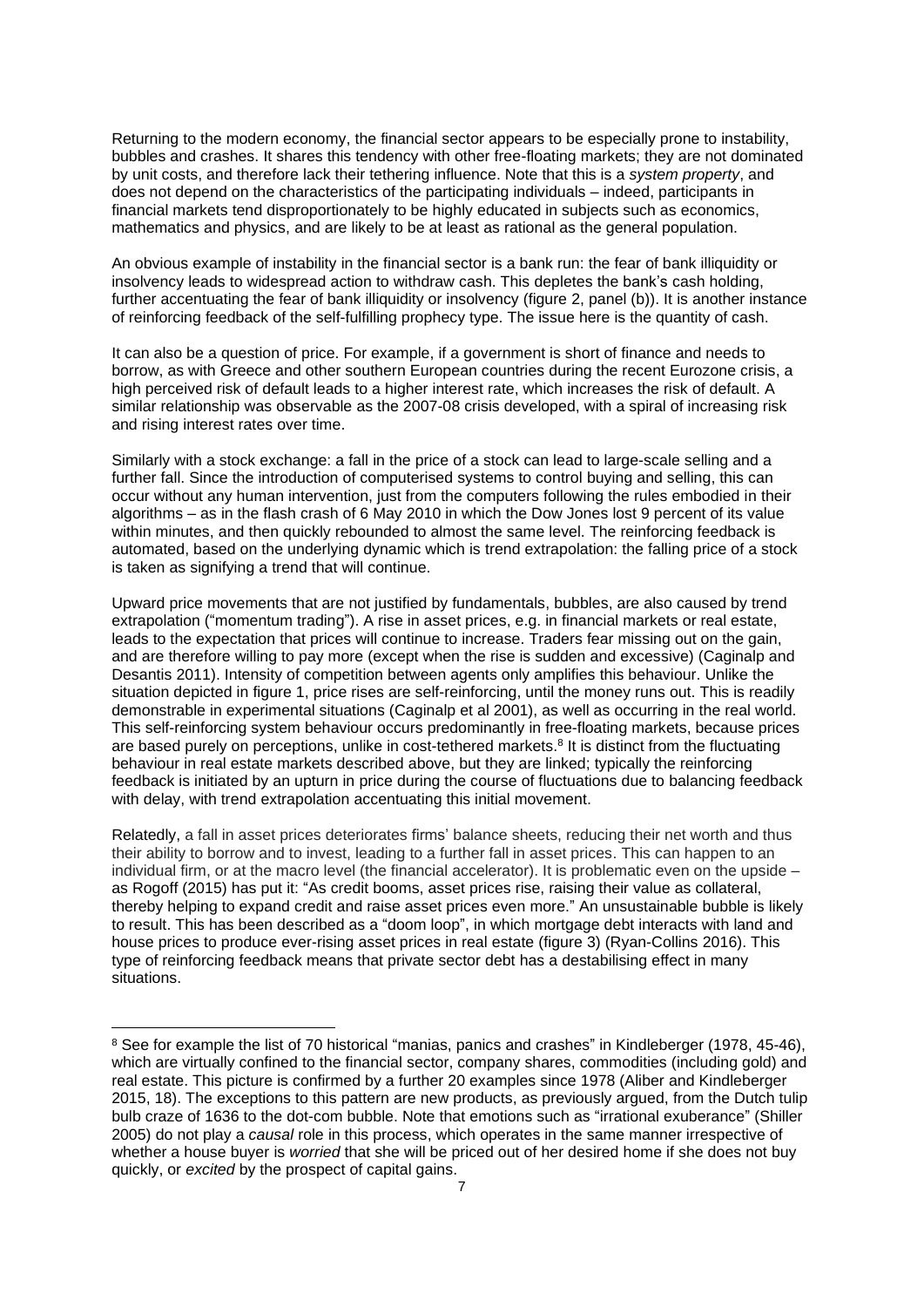

Figure 3. Ryan-Collins' "doom loop"

Reinforcing feedback can exacerbate an existing downturn. According to Friedman and Schwartz (1963, 673), in the Great Depression "The contraction … instilled an exaggerated fear of continued economic instability, of the danger of stagnation, of the possibility of recurrent unemployment." There was thus a feedback loop of economic depression and psychological depression among households and businesses, and vice-versa. Subsequent research has lent support to Friedman and Schwartz's hypothesis (Haldane 2015). This "dread risk" reduced investment and innovation by companies and the number of start-ups, a scarring effect that lasted a generation (Haldane 2015). As President Roosevelt expressed it in his inaugural speech of 1933: "the only thing we have to fear is fear itself".

A more complicated sequence of events, relating to financial crashes rather than inflating bubbles, is captured in Fisher's theory that attributes them to debt deflation (Fisher 1933) (figure 4). A downturn in the presence of a high debt level leads to a need for debtors to cover debt repayments, and therefore to distress selling at severely reduced prices. The repayment of debts causes the money supply to shrink, leading to deflation. The deflation raises the real burden of debt, because debts are in nominal terms (R1). More bankruptcies and a fall in profit result, followed by lower levels of output, trade and employment. This leads to pessimism and loss of confidence. Those who have money then hoard it, further reducing business activity (R2). And despite a falling interest rate in money terms, the real interest rate rises, greatly reducing investment (R3).



Figure 4. Fisher's debt deflation theory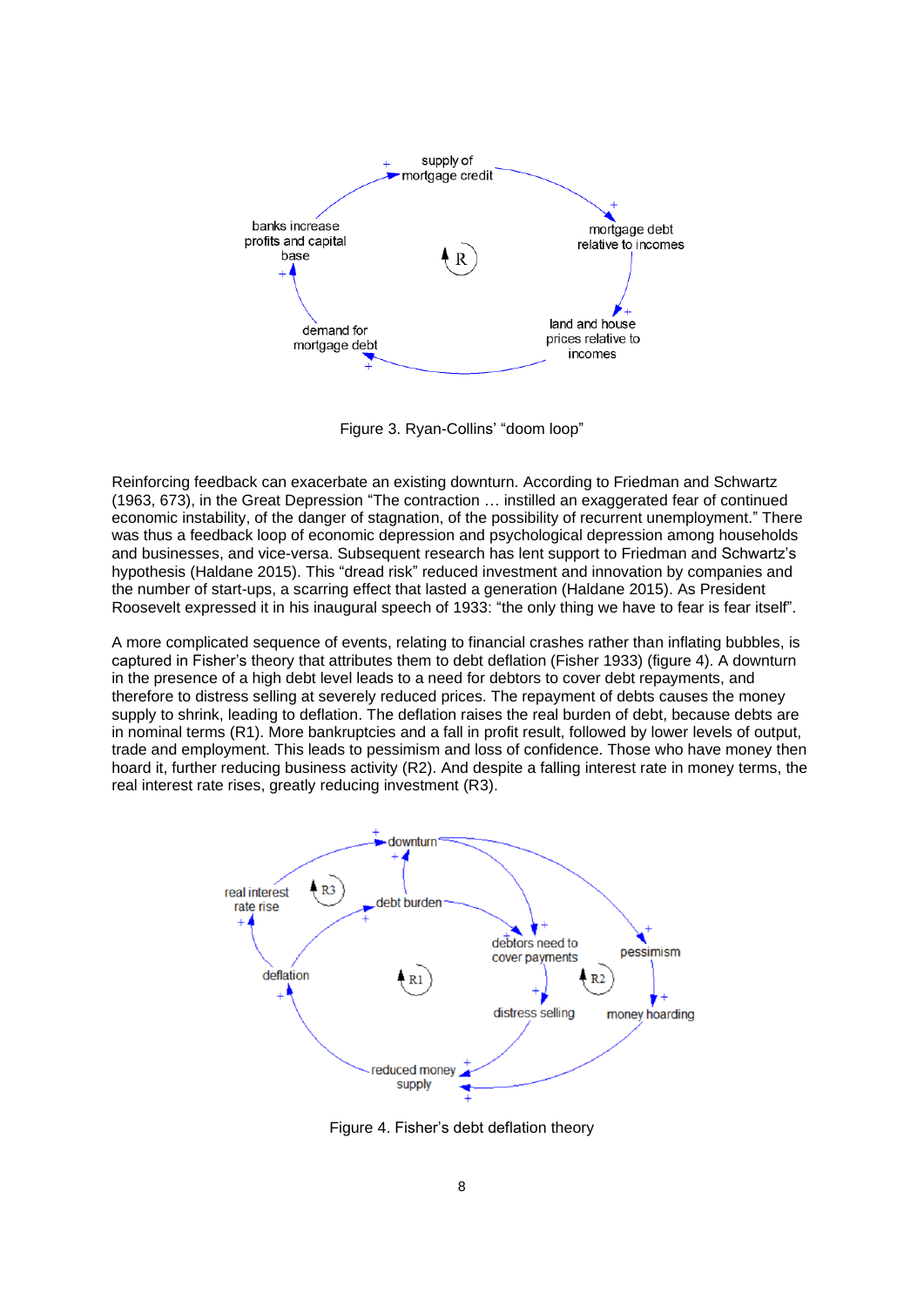These accounts do not exhaust the role of particular reinforcing feedback loops in financial crises. For example, in Tett's narrative of the 2008 crash (Tett 2010), she recounts six separate occasions in which reinforcing feedback played a role.

In addition, contagion between different parts of the economy is a system property. For example in the modern context, governments usually guarantee large banks against failure, so that banking crises often become associated with fiscal crises as well (Bordo and Meissner 2016). The flows in the financial sector do not remain confined to that sector, but spill over into the government sector. Similarly, financial flows can propagate within the financial sector – especially as it lacks a modular structure – causing localised risk to become systemic (Haldane and May 2011). Detailed discussion of these issues is beyond the scope of the present paper.

## *Complementarity: increasing returns and path dependence*

Another type of reinforcing feedback occurs as a result of complementarity. A simple example is that a person may have a natural aptitude for a particular activity, e.g. playing the guitar. She is then more likely to spend time on this activity, as a result of which her expertise improves. Her increased skill in turn reinforces her attraction to the guitar, and so on through multiple iterations. The result is that people tend to specialise in specific niches that suit them, and conversely to exclude themselves from activities at which they could be proficient, but lack the initial attraction that draws them in. This is a situation of multiple equilibria.

An important instance is path dependence and technological lock-in, the consequence of increasing returns (Arthur 1994; Sterman 2000, 349-364 and 387-406). A classic example is the QWERTY keyboard, which did not necessarily have the optimal design when it was introduced, but which became the standard. This was because a relatively small initial advantage, which could have been for minor and/or random reasons, led to its increasing use, which in turn encouraged manufacturers to opt for that design (figure 5, panel (a), R1). In addition, training courses were then set up that prepared its students for what was becoming the industry standard, creating a cohort of workers with skills and a vested interest in its continuing success (R2). The reinforcing feedback here results from the complementarity of keyboard producers and users/trainers/etc.

The importance of complementary facilities can be seen also in reverse. When the motor car was first invented, its use was initially limited by the lack of fuel stations and suitable roads. A similar situation currently applies to electric vehicles, the expansion of which is limited by the lack of charging facilities.

This phenomenon is particularly important nowadays, in relation to software and internet apps, where it is generally referred to as "network effects". It results from the dependence of the attractiveness of an app on the prevalence of its use: once a word-processing program is widely used, it becomes more attractive because that facilitates sharing with colleagues, as well as efficiency in learning. A social media app is attractive because a large number of people are already signed up to it.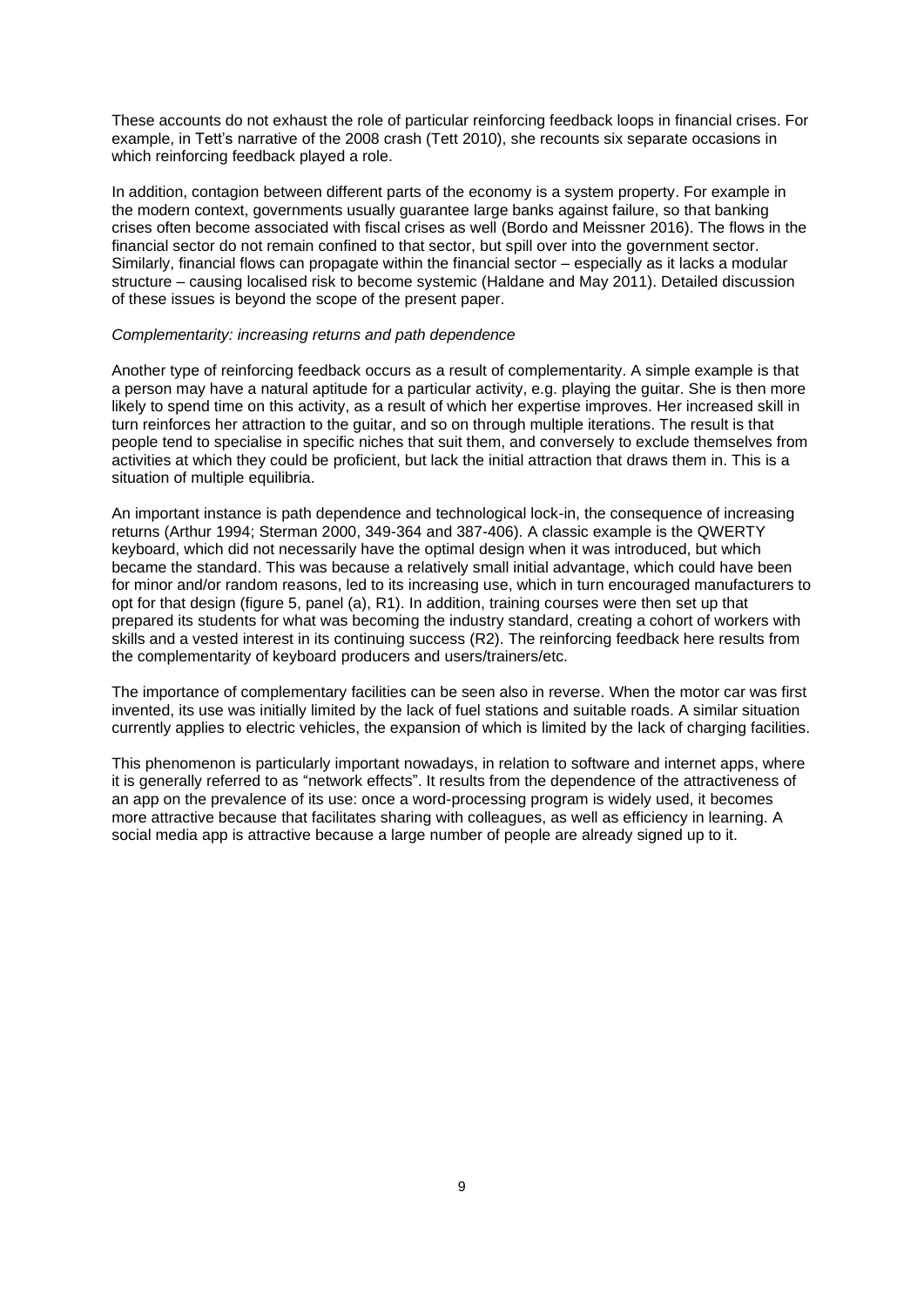

Figure 5. Increasing returns and path dependence

A different example of the same process is seen in the relationship of productivity and wages, due to the complementarity between employers and workers. A higher wage level attracts higher-quality workers. It also improves their morale and loyalty to the firm, as well as creating an incentive to perform well due to the fear of being dismissed and having to take a lower paid job. This contributes to higher productivity (Manning 2003). And the resulting profitability facilitates the higher wages, making one reinforcing feedback loop (figure 5, panel (b), R1). On a longer timescale, high wages provide an incentive to invest so as to reduce the wage bill. If successful, this investment improves productivity and profitability, reinforcing the ability of the firm to afford high wages. This completes a second reinforcing loop (R2). In addition, such investment may result in a lower number of workers required to generate the same output, thereby increasing profits, which in turn increases the affordability of further investment – a third loop (R3). As with all such systems, it can also be read in reverse terms: low wages, unproductive employees, worker alienation, high staff turnover, low productivity and low investment. Similarly, over-stressful working conditions can lead to difficulties in retaining and recruiting staff, leading to a smaller workforce available to carry out the work, leaving the remaining workers with an ever-heavier workload and a further increase in stress.

A third reinforcing-feedback cycle of the same family occurs in the policies of different governments in relation to foreign trade, and specifically, international competitiveness. East Asian governments such as Japan, Taiwan and South Korea have famously induced their domestic firms to become able to compete successfully at a global level, using incentives, regulations and direct channelling of capital (Studwell 2013). The firms responded, and contributed to high and sustained levels of economic growth on this basis (figure 5, panel (c)). On the other hand, the prevailing practice in mid-twentieth century Latin America was import-substitution industrialization (ISI), reflecting a lesser capacity of their firms to respond to the challenge of international competitiveness – or a lack of governments' confidence in their ability to do this (Franko 2007). The complementarity here is between governments and firms.

*Competition: arms races and economic growth*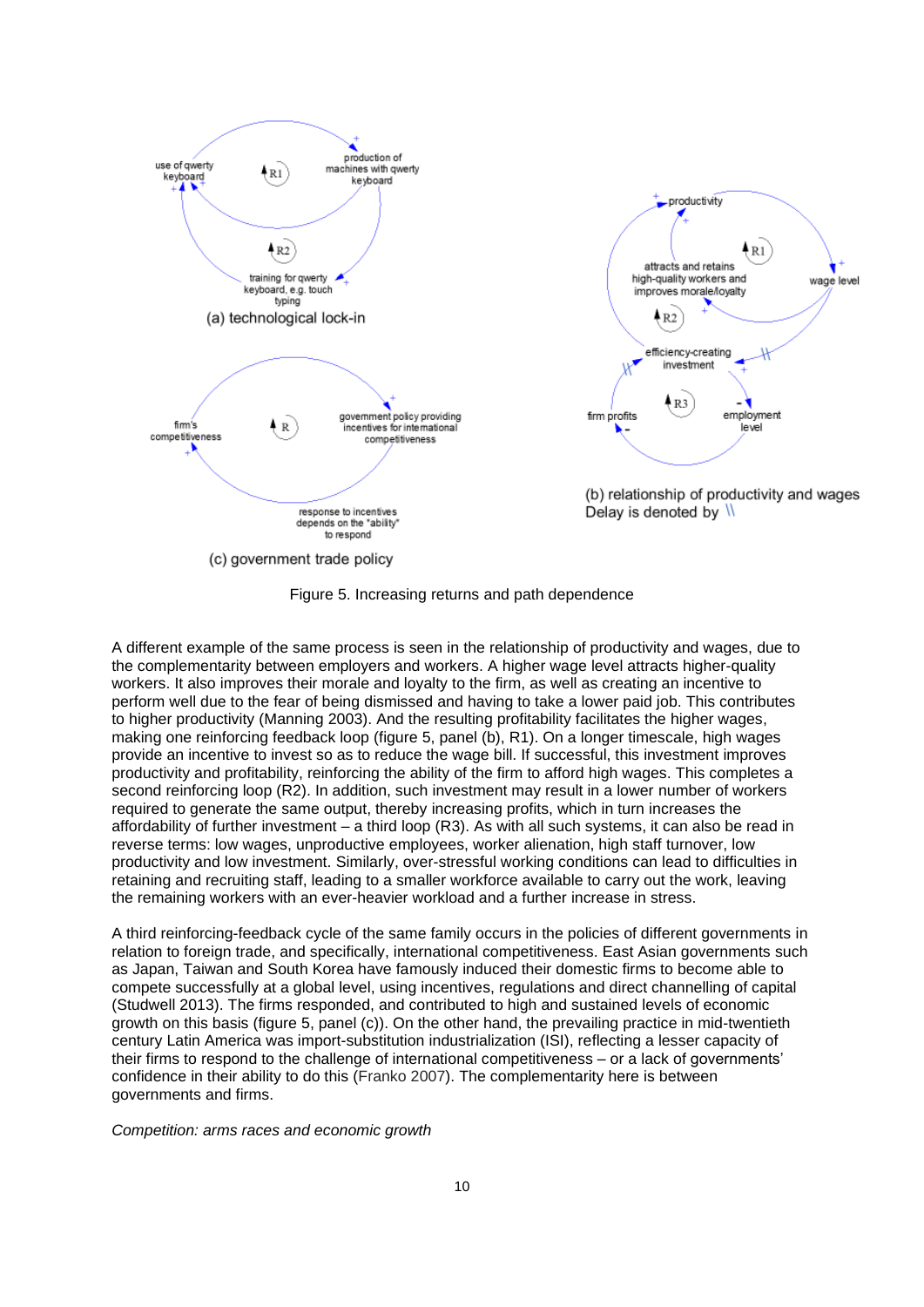For most of human history, economic growth was zero, and the vast majority of people lived at the level of bare subsistence. Some economic historians analyse this as a "Malthusian" economy (Clark 2007; see also Richardson 1999): any temporary rise in prosperity leads to population growth and therefore to pressure on resources; this results in living standards falling back to the original level, a balancing feedback loop (figure 6).<sup>9</sup>



Figure 6. The Malthusian loop

Economic growth in the modern sense dates only from the industrial revolution, two and a half centuries ago (see below). But there were important instances of growth before that, albeit small in magnitude by modern standards, and generally lasting less than a century – sometimes followed by decline in absolute terms. Examples include China in the Song dynasty (11<sup>th</sup> and 12<sup>th</sup> centuries), early medieval northern Italy, the Netherlands in the Golden Age of the 17th century, and Britain in the period before the industrial revolution.

In the very early phase of transition to an industrial economy in Britain, Smith (1776) argued that the main feature leading to increased prosperity was the division of labour: specialisation allowed greater skill in production (figure 7, R1) and less wasted time in passing from one task to another (R2). It also facilitated the introduction of better production methods (R3). As a result of each of these, unit costs fell – and so did prices, increasing the potential number of buyers. In addition, he pointed out that the extent of the division of labour depends on the extent of the market, as a higher production volume allows differentiation to take place within the workforce – a reinforcing feedback loop that depends on economies of scale. Economic historians call this "Smithian growth" (Kelly 1997).



Figure 7. Smithian growth

<sup>&</sup>lt;sup>9</sup> This situation refers to preindustrial times. Since the industrial revolution, countries have undergone demographic transitions, after which prosperity tends to reduce the rate of population growth.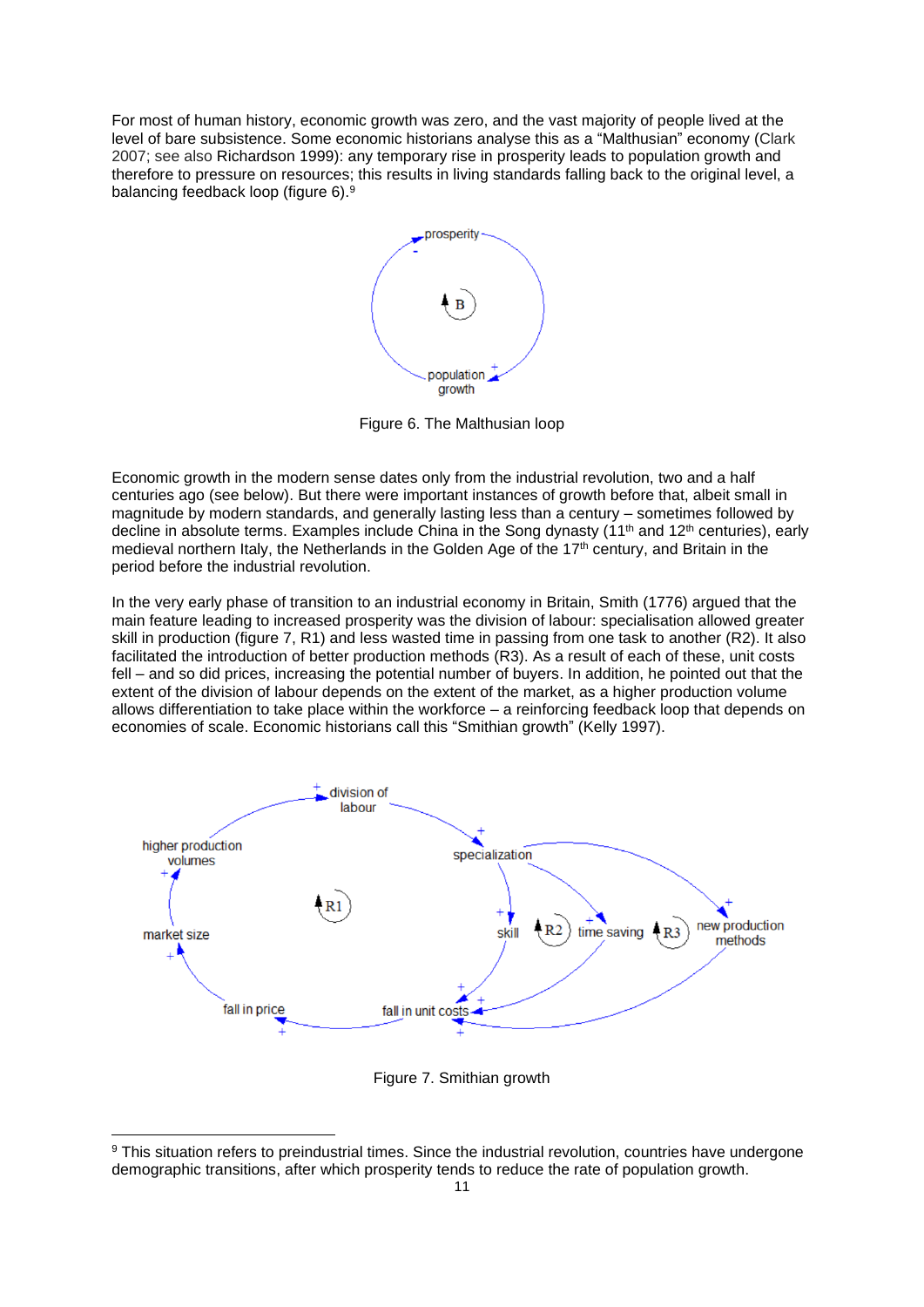In the pre-industrial era, other reinforcing loops were present, including important links between the economy and institutions. Smith emphasised that his economic theory only applied under suitable institutional arrangements. It is also clear that a degree of prosperity facilitated the development of "good" institutions, which in turn provided a foundation for reliable commercial activity – an example of reciprocal causation that remains an issue today in less-developed economies (Casson et al 2010).

Smith's account of the role of specialisation and trade in economic development has been highly influential, indeed it can be regarded as a foundation stone of economic thinking. However, it does not explain the type of growth that started to occur shortly after his classic account was published. In late eighteenth-century Britain, a new type of economic system began to emerge that combined radical organisational innovation, especially the factory system, with accelerated technical change. Once this became established, and developed its legal underpinnings, it was associated with a completely new phenomenon in economic history: a positive growth rate of substantial magnitude, continuing apparently indefinitely, which transformed the economy both quantitatively and qualitatively (Kaldor 1961; Joffe 2011). Schumpeter (1934; 1942) introduced the brilliant metaphor creative destruction for this new type of economy, but was not able to explain how it happened (Joffe 2013a).

Growth in such a system is the result of competition between firms of a new hierarchical type, which in system terms is an *arms race*: a reinforcing feedback system constituted by entities that compete with one another. This generates continuing growth because the survival and strength of such firms depends on its degree of competitiveness relative to others. If this falls too far below that of its competitors, it fails to make a profit, and ultimately ceases to exist.

The hierarchical structure of the new type of firm opened up the possibility of radically transforming its methods of production, its products, the location of its plants, etc. Its *ability to compete* was thereby greatly boosted. All inputs could now be purchased, allowing indefinite expansion of the successful firms, and consequently the possibility of taking over market share from less successful competitors. Firm size was now no longer limited by the labour of the owner and close associates, as had been the case with e.g. a pre-industrial blacksmith. Size and success were now able to expand to the limit of managerial capacity (Penrose 1959). This led to the emergence of a broad and highly right-skewed distribution of firm size (Axtell 2001).

The new "capitalist" firm also enormously facilitated innovation: the possibility of profit provided a clear *direction* for the talents of inventors, entrepreneurs and innovators to follow. The rewards of success in this endeavour are great, providing a powerful *incentive* for them to find ways to achieve it, and for those with relevant talents to *become* inventors, entrepreneurs and innovators. In these three ways the capitalist firm created the conditions that developed, motivated and channelled the types of invention, entrepreneurship and innovation that power the system. This explains the link between inventiveness and growth/prosperity, which is a modern phenomenon (Joffe 2015).

The historical attributes of this type of economy indicate that it is best regarded as a distinct type of system. This new economic structure, based on the new hierarchical type of firm, was successfully imported into other countries in Europe and lands of European settlement including the United States, and subsequently into Japan and then other East Asian economies, despite the enormous cultural differences between these societies. It transformed production, and led to economic growth of approximately exponential functional form. The implication is that all these features are attributable to the intrinsic causal properties of the system.<sup>10</sup>

<sup>&</sup>lt;sup>10</sup> This explains why modern economic growth has only occurred since the advent of firms able to purchase all their inputs. It was an institutional change that started with the factory system, leading to legal changes that facilitated the expansion of the new type of firm into all areas of the economy (Joffe 2011). It also explains catch-up growth, e.g. in East Asia, which is a puzzle for the conventional view that modern economic growth is due to inventiveness, seen as external to the economic system. In addition, it can account for the relative *lack* of success in some economies with a capitalist structure, such as Latin America during the twentieth century, because the dynamism of the national economy depends on the degree of competitiveness of its constituent firms.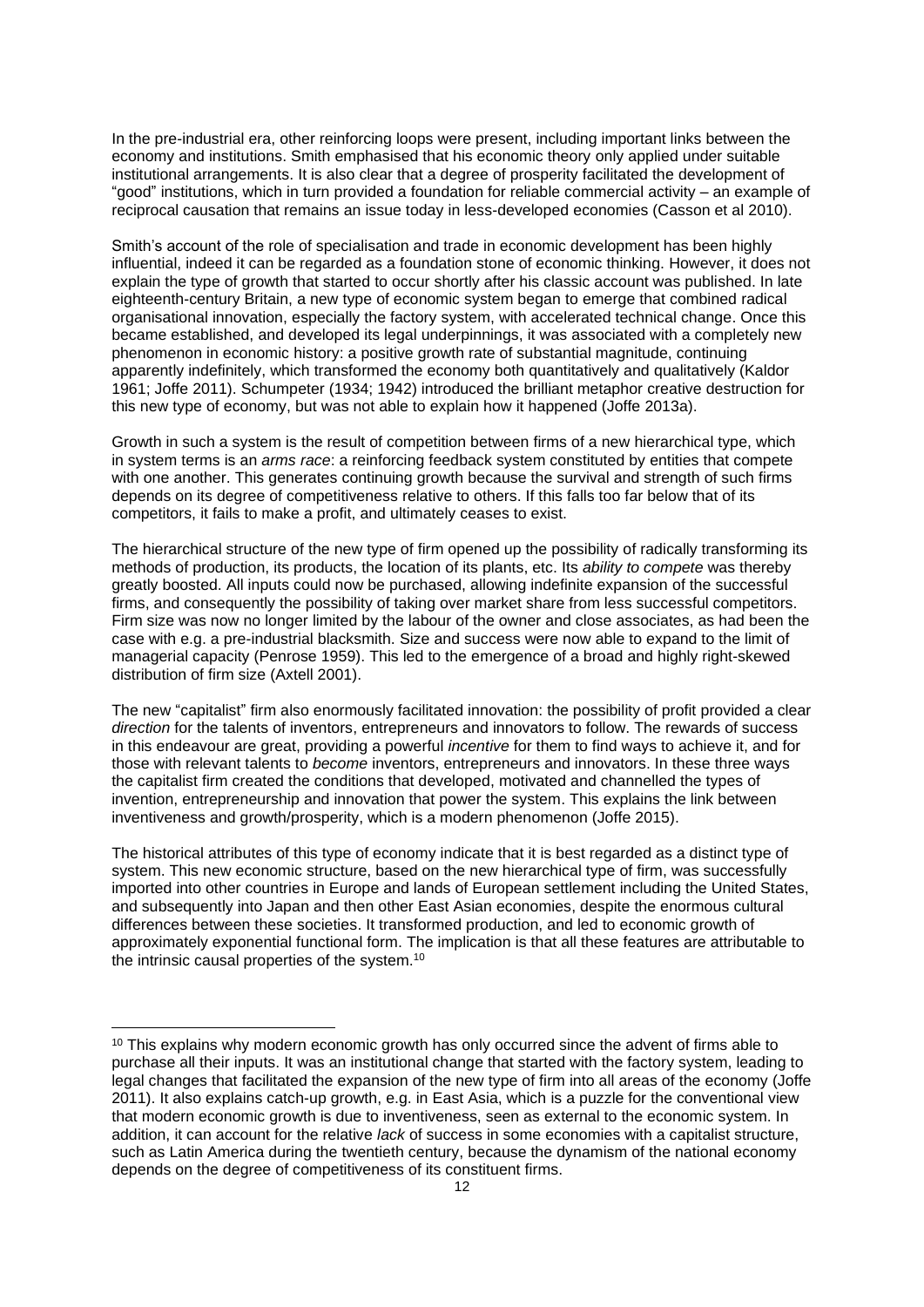The incentive structure ensures that (surviving) firms are successful in competing, by reducing unit costs and/or by introducing new or better-quality products. The former case is depicted in figure 8 (for simplicity just two firms are shown – this should not be taken to imply duopoly). Firms invest to try and stay ahead: price reduction by one firm, or the threat thereof, encourages the other to invest to reduce its unit costs and hence its price. The other firm responds in kind.<sup>11</sup> This process can occur even without economies of scale or scope.



Figure 8. Cost competition

A firm with relatively low unit costs is in a strong position relative to its competitors, because it can charge a relatively low price while maintaining its profit margin and thereby increase its market share, and/or it can maintain a price similar to its competitors and increase its profit. This is cost competition, which occurs over a long timescale. It is distinct from price competition, which occurs in addition as a secondary consequence, so that prices fall approximately parallel to the fall in unit costs (Joffe 2011). The result has been a secular decline in real prices (measured in labour hours) (Cox and Alm 1997). The same basic process of inter-firm competition applies to product innovation as well as to process innovation.

Like all arms races, competition constantly erodes the advantage of each participant compared to others, but at the aggregate level there is a fall in unit costs for all the competing firms that survive.<sup>12</sup> There is no limit to the resulting fall in unit costs, as can be seen in such industries as recorded music and films, for which the marginal cost has now fallen to essentially zero.

The reinforcing-feedback nature of this system explains the magnitude of modern economic growth since the industrial revolution. McCloskey (2010) examined the various economic theories that have attempted to account for modern growth. She found that even taken together, at best they could only explain a few percent of the actual change, which has been of the order of an 18-fold increase in living standards.

In addition, the standard theories of economic growth do not explain *what changed* around the time of the industrial revolution in England, or the other empirical spatiotemporal features of modern growth, implicitly assuming that the growth tendency is natural or universal (Joffe 2017b). Instead, modern growth theory simply incorporates knowledge into its models, with the justification that being non-rival, its spillovers produce increasing returns that overcome the normal diminishing returns as present in

<sup>&</sup>lt;sup>11</sup> A similar model has been constructed in the system dynamics software package Vensim (Joffe 2012). Simulations showed that the price charged by both firms steadily declined, apparently indefinitely, but only if they were both able to alter their unit costs. The findings were robust to other changes in the firms (efficiency of investment) or in the market (price elasticity of demand). The model did not include economies of scale or scope.

<sup>&</sup>lt;sup>12</sup> Arms races also occur elsewhere in the economy, e.g. workers who work longer hours than they would wish, to try and achieve a better *relative* position over other workers – especially important in relation to positional goods, e.g. access to good schools (Frank 2011). Again, relative positions are constantly eroded as the success of one participant is matched by that of others, but the aggregate effect is that more hours are worked than would occur without this relative/positional aspect.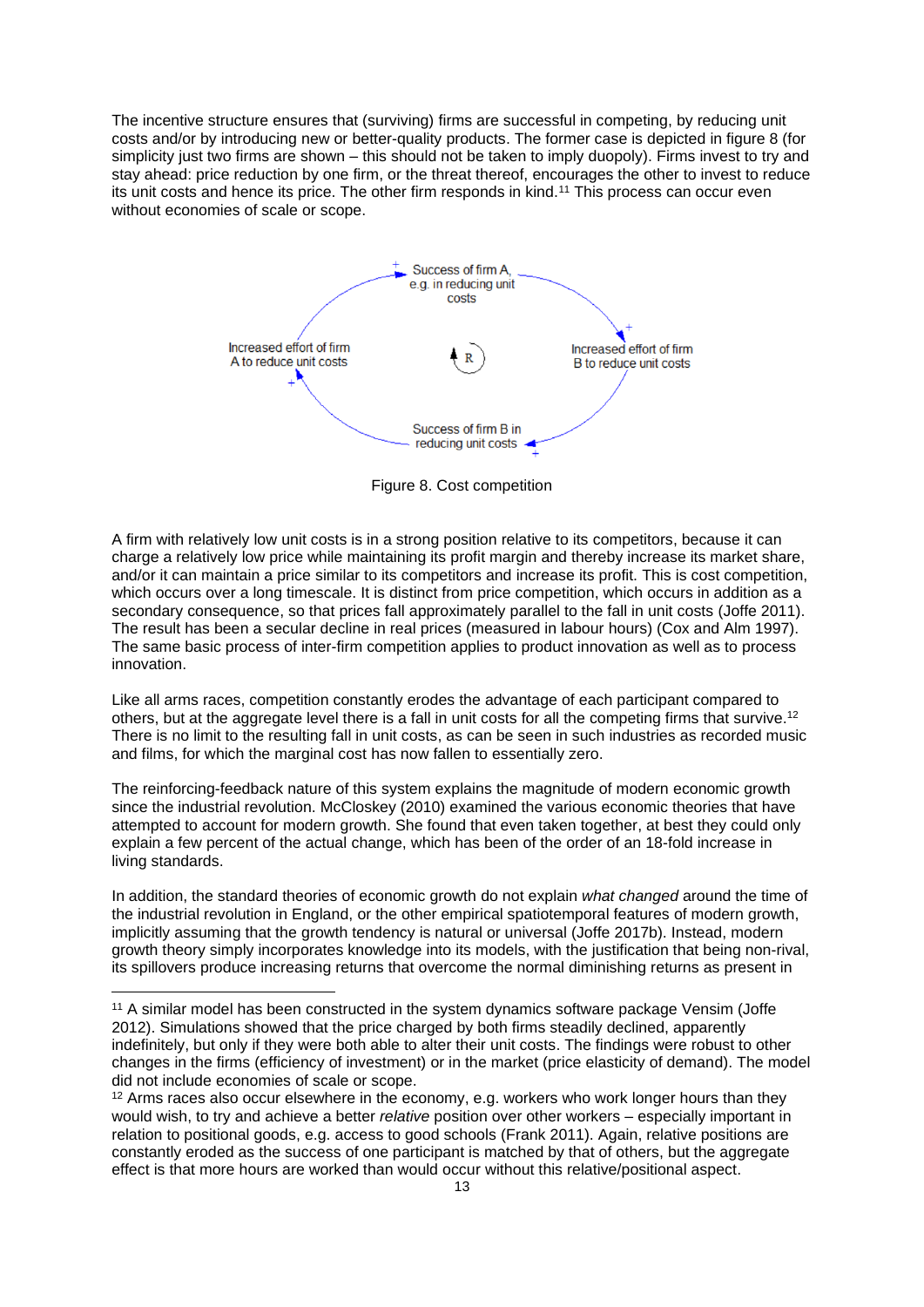earlier models (e.g. Romer 1986). (One problem here is that there is no evidence for the hypothesis of diminishing returns (Nell and Thirlwall 2018).) New growth theory models also involve permanently different growth rates for each country, therefore predicting an ever-diverging world distribution, in contrast with the evidence since World War II (Sachs and Warner 1997; Parente 2001). And they are irrelevant to catch-up growth (Acemoglu 2009).

In addition to this basic system structure, it is well recognised that additional reinforcing feedback loops occur in the corporate world in an established capitalist economy. In the system dynamics literature, accounts are given in Sterman (2000) on corporate growth (pp. 364-85), market power (pp. 374-75), and price setting (pp. 813-24).

Another example is frequently observed in the modern industrial economy: when a firm is able to produce at low unit costs, and therefore low price, it is likely to be able to sell higher quantities. As the production volume increases, there is a tendency for unit costs to be reduced further, a phenomenon known as the experience curve (Henderson 1973; Hax and Majluf 1982), a type of learning curve (Radzicki and Sterman 1994). In each successive iteration, the effect is proportionally the same, but becomes progressively smaller in absolute terms.

# **Complexity**

In recent decades, various theoretical approaches have been proposed that can be grouped under the heading of "complexity economics" (Anderson et al 1988; Waldrop 1992; Arthur et al 1997; Blume and Durlauf 2006; Beinhocker 2007; Orrell 2012). They have included attempts not only to explain the operation of the economy, or parts of it, but also to encompass the way that economies change over time as evolutionary and/or self-organising systems.

Complexity economics has sometimes been portrayed as superior to conventional economics, or even as a replacement for it: "the neoclassical era in economics has ended and has been replaced by … the complexity era" (Holt et al 2010). Arthur drew up a list contrasting "old economics" and "new economics" as long ago as 1979, with 21 separate items of difference (see Arthur 2015, 189-191).

Complexity can also be seen in a less overarching way, as providing a framework to analyse some important specific economic phenomena. Some key examples are outlined here, but detailed discussion is beyond the scope of the present article.

Power laws occur frequently in economic data. This was first noted by Pareto in 1896 in relation to the upper part of the income distribution, but has since been observed in other situations, including the distributions of wealth and of firm size, as well as non-economic examples such as the size of towns and cities. One way that this can arise is from "preferential attachment", in which those who already have a great deal have a high probability of getting even more (Newman 2005; Gabaix 2009).

Mandelbrot (1963; Mandelbrot and Hudson 2008) has shown that certain markets are far more volatile than standard theories can explain. One aspect is that trend extrapolation amplifies minor fluctuations that are misinterpreted as the beginning of a trend, fuelling volatility. This is driven by endogenous system causation, through the impact of trades on prices. It is not due to exogenous shocks, which accords with the evidence on the unimportance of news for stock price movements (Fair 2002; Joulin et al 2008). Mandelbrot's work is based on the application of fractals analysis methods to price series in commodities and in the financial sector – sectors that are free-floating, in the sense used above.

A connection between feedback systems and the complexity perspective is shown by Keen's "Minsky" model (Keen 2013). The baseline model generates regular cycles that mimic the business cycle, corresponding to balancing feedback with delay. When the financial sector is introduced, i.e. the ability of firms to borrow in order to invest, the model becomes highly sensitive to initial conditions: if they are not sufficiently close to equilibrium, chaotic behaviour ensues.

Complexity and instability have also been studied using dynamic models of the type traditionally used for ecological food webs and for the networks in which infectious diseases spread (Haldane and May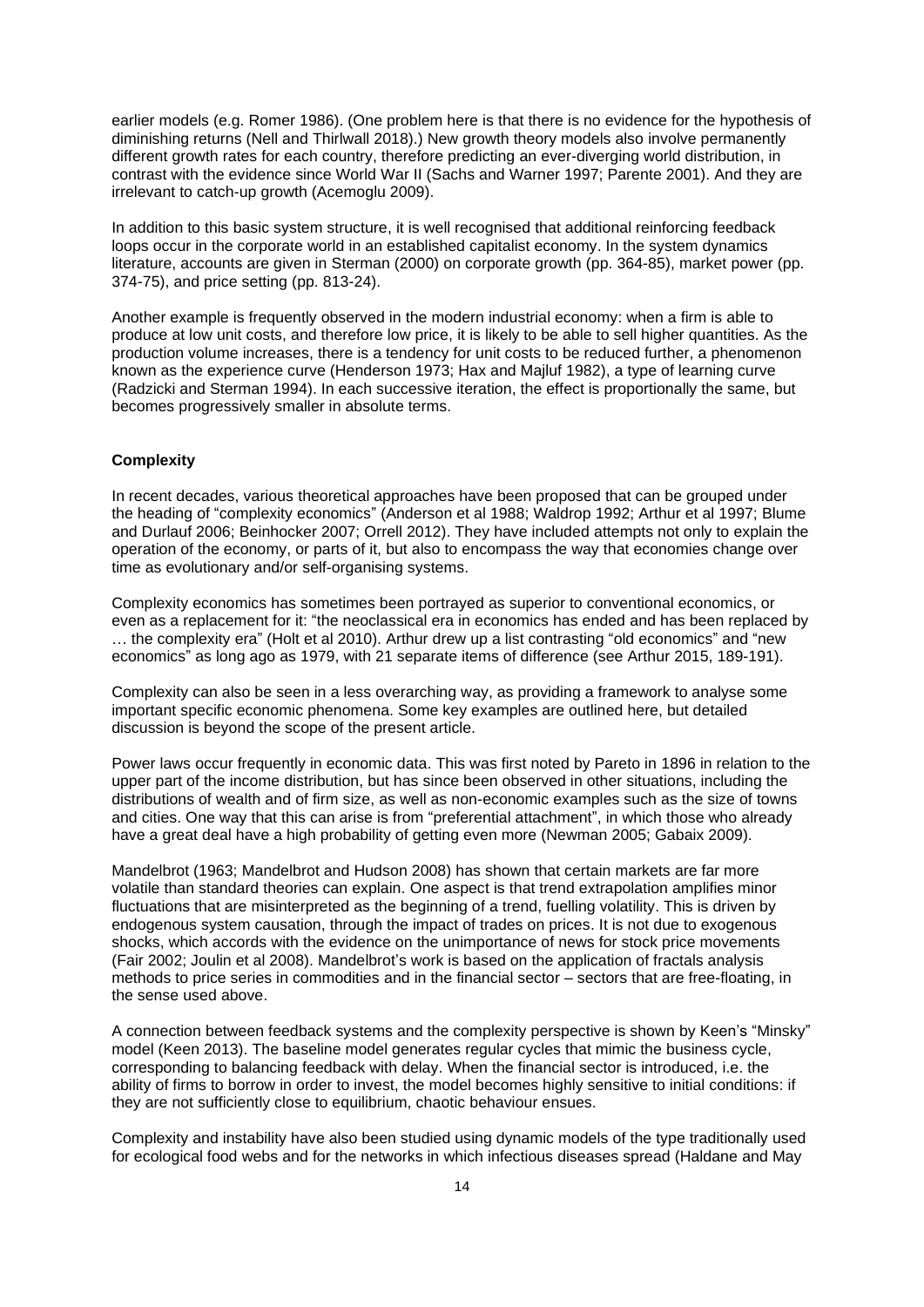2011). They show that excessive homogeneity in the financial sector leads to instability: if banks each follow the same strategy, while they may achieve diversification of risk for each bank, there is lower diversity across the system. Secondly, they demonstrate how a modular structure could help to prevent contagion.

Complexity economics is characterised not only by its theoretical contributions, but also by its practical methods, notably agent-based modelling. A pioneering example was the Santa Fe artificial stock market model (Arthur et al 1996; Ehrentreich 2008), which generated realistic dynamics that included bubbles – although their magnitude was only 2 percent, far lower than what is observed empirically. Agent-based models typically include feedback loops, but a drawback of this approach is that their specification is often highly complex so that the complete set of loops is virtually impossible to identify, and less transparent than with system dynamics modelling. It has been criticised as being easy to manipulate so as to produce any desired result (Colander 2003).

On the other hand, an advantage of agent-based modelling is that heterogeneity is centre stage. This is especially important in situations where it plays a major role, whereas system dynamics tends to be concerned with average or typical behaviour. Other advantages of agent-based models include agents with the ability to learn, and with heterogeneous utility functions. The two methods share much in common, e.g. that observed economic phenomena such as crises and growth arise from endogenous causation rather than external shocks. They can therefore be regarded as complementary.

### **Conclusion**

Many important phenomena that occur in the modern economy are feedback systems. Although the concept of feedback is well known to economists, it has not been well integrated with standard theory. This is especially true in relation to some of the phenomena that traditional theory struggles to explain, notably crises, and the specific type of growth that characterises successful modern economies.

This article has focused only on simple systems, to illuminate each particular type of phenomenon. In practice, more complicated systems occur in the economy, with multiple feedback loops, etc, raising issues of loop dominance, tipping points, etc, that are beyond the present scope. In addition, the focus here has been entirely on causal loop diagrams, excluding flows and stocks, which play an important role in system dynamics. As market transactions are two-way flows that depend on stocks (e.g. of wealth, of resources, etc), integration of this viewpoint with feedback has potential as a way of providing a comprehensive analysis of the economy.

A significant advantage of the feedback perspective is that it provides a unified analysis; once one accepts that the market mechanism is a feedback system of one particular type, it is a small step to recognising that other types can occur. This contrasts with some proponents of a complexity viewpoint, who see a dichotomy between standard theory and complexity economics.

A key feature of the systems approach is that it emphasises *endogenous causation*: crises and growth are part of the way the system operates. They depend on the incentives that are embodied in the feedback structure, and the behavioural response of economic agents to these incentives. This means that one does not have to resort to the concept of exogenous shocks to explain these phenomena, which are clearly an inherent feature of the modern economy. Another implication, perhaps less obvious, is that a higher intensity of competition accentuates *any* dynamic, including reinforcing feedback as manifest in bubbles or arms races.

A focus on feedback also provides a realistic framework for analysing the role of behaviour in the economy. This departs from the traditional view in standard economic theory that behavioural aspects such as preferences (along with technology) are external, non-economic drivers of an optimal and therefore automatic economic outcome. Here, the position is that behaviour is an integral part of the mode of operation of the systems that play a central role in the processes that make up the economy. An implication is that a full description of these systems needs to be based on evidence concerning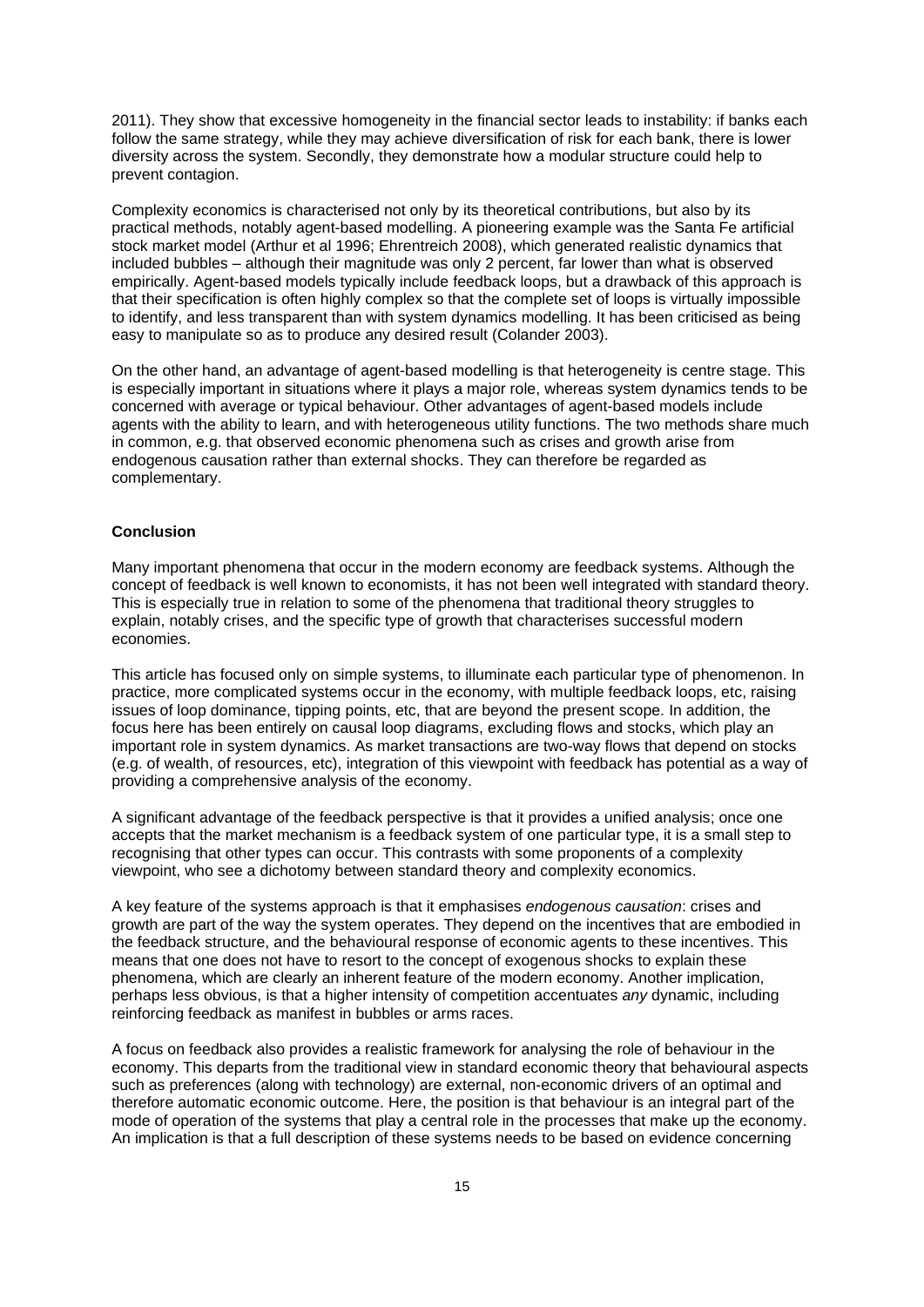the relevant actual behaviour, along with accounts of the incentive structure of the system, as well as evidence on how the system comes to exist and persist (Joffe 2019).

Analysis of the phenomena covered in this paper, and the feedback processes underlying them, also demonstrates how macro properties can arise out of their component causes. It is an alternative paradigm to the widespread concept of microfoundations, which assumes that phenomena at the macro level result from the simple aggregation of individual-level behaviour. It also assumes the traditional form of strict rationality and optimisation, which has become difficult to sustain in light of the findings of behavioural economics.

Systems analysis needs to explain not only how a system operates, but also how it comes to exist and persist – its conditions of existence, or generative causes. In the economy, these typically involve institutions. For example, the various feedback loops described for the financial sector depend on its institutional arrangements, which can change over time.

Feedback systems are one way that emergence occurs. The behaviour of the system has distinct characteristics that are not present in the component causes, individually or in summation. This results from the *interaction* between the agents. Feedback systems consist of bottom-up causation, i.e. the component causes combine to produce the system property. They do not feature top-down causation, unless the operation of the system contributes to the probability of its flourishing. In such a case, the success of the system plays a positive role in its own generative causes. Such two-way causation would itself be a form of feedback. <sup>13</sup> This may sometimes apply in the economy, for example it is plausible that the successful growth record of the post-industrial revolution economy has reinforced its institutions, especially the modern hierarchical firm. This would provide an answer to the important question, "why do such firms exist at all?" – given that the market mechanism is suppressed within the firm, and that markets are supposed to be the most efficient form of economic organisation (Coase 1937).

Feedback concepts should be at the heart of economic theory. A strength of this approach is that the traditional emphasis on stability, which does appear to be an important property in mature markets for goods and non-financial services, is preserved. This is done in a way that emphasises the causal nature of economic forces, as recommended by Hausman (1992), rather than on concepts of static equilibrium that ignore causation. Furthermore, it is readily extendable to important economic phenomena other than the market mechanism, including instability, crises and growth.

<sup>&</sup>lt;sup>13</sup> This situation is characteristic of homeostatic processes in biology, such as temperature regulation in humans, which increase "inclusive fitness", i.e. the probability of surviving and passing on one's genes (Joffe 2013b).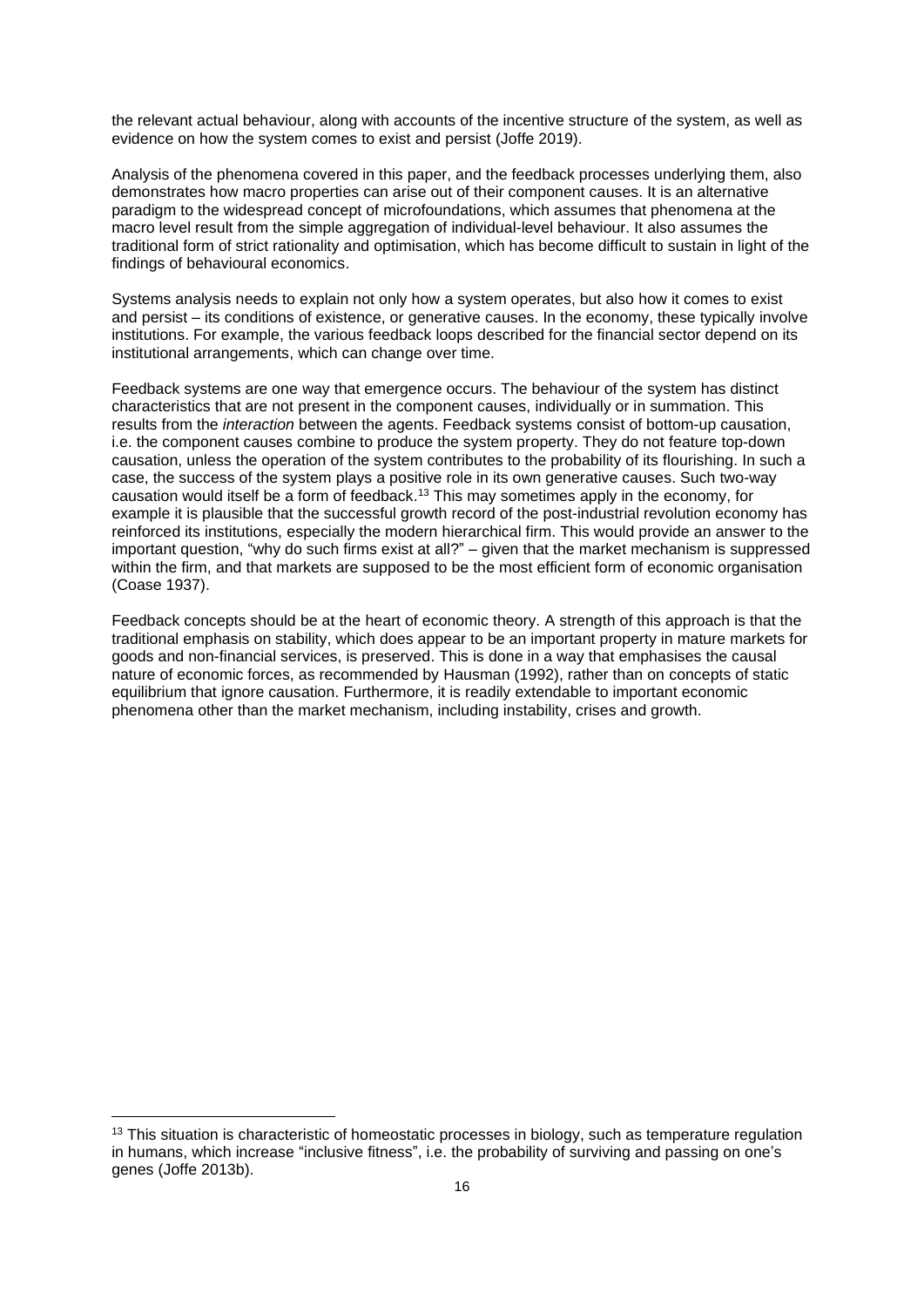#### **References**

Acemoglu D. 2009. *Introduction to modern economic growth*. Princeton, NJ: Princeton University Press.

Acemoglu D, Robinson JA. 2012. *Why nations fail: the origins of power, prosperity and poverty*. London: Profile Books Ltd.

Alexandrova A, Northcott R. 2013. It's just a feeling: why economic models do not explain. *Journal of Economic Methodology* 20(3): 262-67.

Aliber RZ, Kindleberger CP. 2015. *Manias, panics, and crashes: a history of financial crises, 7th edition*. Basingstoke: Palgrave Macmillan.

Anderson PW, Arrow KJ, Pines D. 1988. *The economy as an evolving complex system. Santa Fe Institute studies in the sciences of complexity*. Redwood City, CA: Addison-Wesley Publishing Company Inc.

Arthur WB. 1994. *Increasing Returns and Path Dependence in the Economy*. Ann Arbor, Michigan: University of Michigan Press.

Arthur WB. 2015. *Complexity and the economy*. Oxford: Oxford University Press.

Arthur WB, Holland JH, LeBaron B, Palmer R, Tayler, P. 1996. *Asset Pricing Under Endogenous Expectations in an Artificial Stock Market*. SFI Working Paper 1996-12-093, Santa Fe Institute.

Arthur WB, Durlauf SN, Lane DA. 1997. *The economy as an evolving complex system II. Santa Fe Institute studies in the sciences of complexity*. Reading, MA: Perseus Books.

Axtell RL. 2001. Zipf distribution of US firm sizes. *Science* 293(5536): 1818.

Bassi A, Pedercini M. 2007. Threshold 21 (T21) framework. [https://ledsgp.org/wp](https://ledsgp.org/wp-content/uploads/2015/10/T21-presentation.pdf)[content/uploads/2015/10/T21-presentation.pdf](https://ledsgp.org/wp-content/uploads/2015/10/T21-presentation.pdf) [accessed 12 February 2020].

Beinhocker ED. 2007. *The origin of wealth: evolution, complexity, and the radical remaking of economics*. London: Random House.

Beaudry P, Green DA, Sand BM. 2018. In search of labor demand. *American Economic Review* 108(9): 2714–57.

Blume LE, Durlauf SN. 2006. *The economy as an evolving complex system III. Santa Fe Institute studies in the sciences of complexity*. Oxford: Oxford University Press.

Bordo MD, Meissner CM. 2016. *Fiscal and financial crises*. NBER Working Paper No. 22059. <http://www.nber.org/papers/w22059> [accessed 12 February 2020].

Caginalp G, Porter D, Smith V. 2001. Financial bubbles: excess cash, momentum, and incomplete information. *The Journal of Psychology and Financial Markets* 2: 80-99.

Caginalp G, Desantis M. 2011. Stock price dynamics: nonlinear trend, volume, volatility, resistance and money supply. *Quantitative Finance* 11: 849-61.

Callimachi R. 2012. Sale of Niger nomad's last camel is sign of hunger. *The San Diego Union-Tribune* [http://www.sandiegouniontribune.com/sdut-sale-of-niger-nomads-last-camel-is-sign-of-hunger-](http://www.sandiegouniontribune.com/sdut-sale-of-niger-nomads-last-camel-is-sign-of-hunger-2012aug18-story.html)[2012aug18-story.html](http://www.sandiegouniontribune.com/sdut-sale-of-niger-nomads-last-camel-is-sign-of-hunger-2012aug18-story.html) [accessed 12 February 2020].

Casson MC, Della Giusta M, Kambhampati US. 2010. Formal and informal institutions and development. *World Development* 38: 137-41.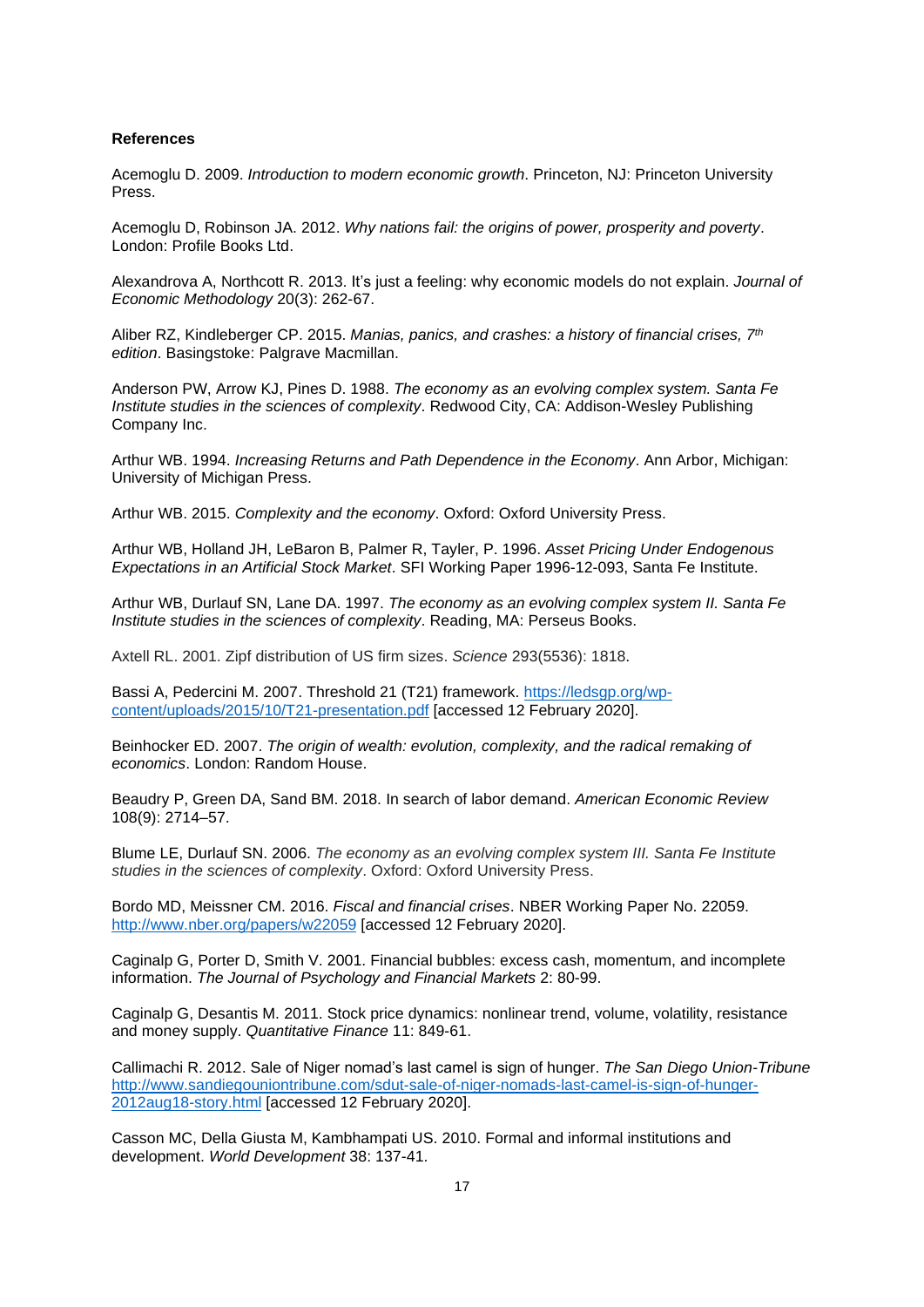Charles KK, Hurst E, Notowidigdo MJ. 2016. The masking of the decline in manufacturing employment by the housing bubble. *Journal of Economic Perspectives* 30: 179**-**200.

Cheng I-H, Raina S, Xiong W. 2014. Wall Street and the housing bubble. *American Economic Review* 104: 2797**-**829.

Chick V. 2007. Equilibrium in economics: some concepts and controversies. In Mosini (ed.) *op cit*.

Clark G. 2007. *A farewell to alms: a brief economic history of the world*. Princeton NJ: Princeton University Press.

Coase RH. 1937. The nature of the firm. *Economica*. Reprinted in Coase RH. *The Firm, the Market and the Law*. 1988. Chicago, IL: University of Chicago Press.

Colander D. 2003. Post Walrasian macro policy and the economics of muddling through. *International Journal of Political Economy* 33: 17-35.

Cox WM, Alm R. 1997. *Time well spent: the declining* real *cost of living in America*. Dallas: Federal Reserve Bank of Dallas.<http://www.dallasfed.org/assets/documents/fed/annual/1999/ar97.pdf> [accessed 12 February 2020].

Eckel CC, Füllbrunn SC. 2015. Thar SHE blows? Gender, competition, and bubbles in experimental asset markets. *American Economic Review* 105: 906-20.

Eckstein O, Sinai, A. 1990. The mechanisms of the business cycle in the postwar period. In Gordon RJ (ed.) *The American business cycle: continuity and change*. University of Chicago Press, Chicago.

*The Economist*. 2010**.** The Fed discovers Hyman Minsky. [http://www.economist.com/blogs/freeexchange/2010/01/the\\_fed\\_discovers\\_hyman\\_minsky](http://www.economist.com/blogs/freeexchange/2010/01/the_fed_discovers_hyman_minsky) [accessed 12 February 2020].

Ehrentreich N. 2008. *Agent-based modeling: the Santa Fe Institute Artificial Stock Market Model revisited*. Berlin & Heidelberg: Springer-Verlag.

Fair RC. 2002. Events that shook the market. *The Journal of Business* 75: 713-31.

Fisher I. 1933. The debt deflation theory of great depressions. *Econometrica* 1: 337-57.

Forrester JW. 1970. Counterintuitive behavior of social systems. In: *Collected papers of Jay W Forrester: collection*, 211–44. Cambridge, MA: Wright-Allen Press.

Forrester JW. 2013 [originally published 2003]. Economic theory for the new millennium. *System Dynamics Review* 29(1): 26-41.

Frank RH. 2011. *The Darwin economy*. Princeton NJ: Princeton University Press.

Franko PM. 2007. *The puzzle of Latin American economic development (3rd edition)*. Lanham MD: Rowman & Littlefield.

Friedman M. 1953. The methodology of positive economics, reprinted in D.M. Hausman (ed.) 1994. *The philosophy of economics: an anthology*, 2nd edition. Cambridge: Cambridge University Press.

Friedman M, Schwartz AJ. 1963. *A monetary history of the United States, 1867-1960*. Princeton, NJ: Princeton University Press.

Gabaix X. 2009. Power laws in economics and finance. *Annual Review of Economics* 1: 255-93.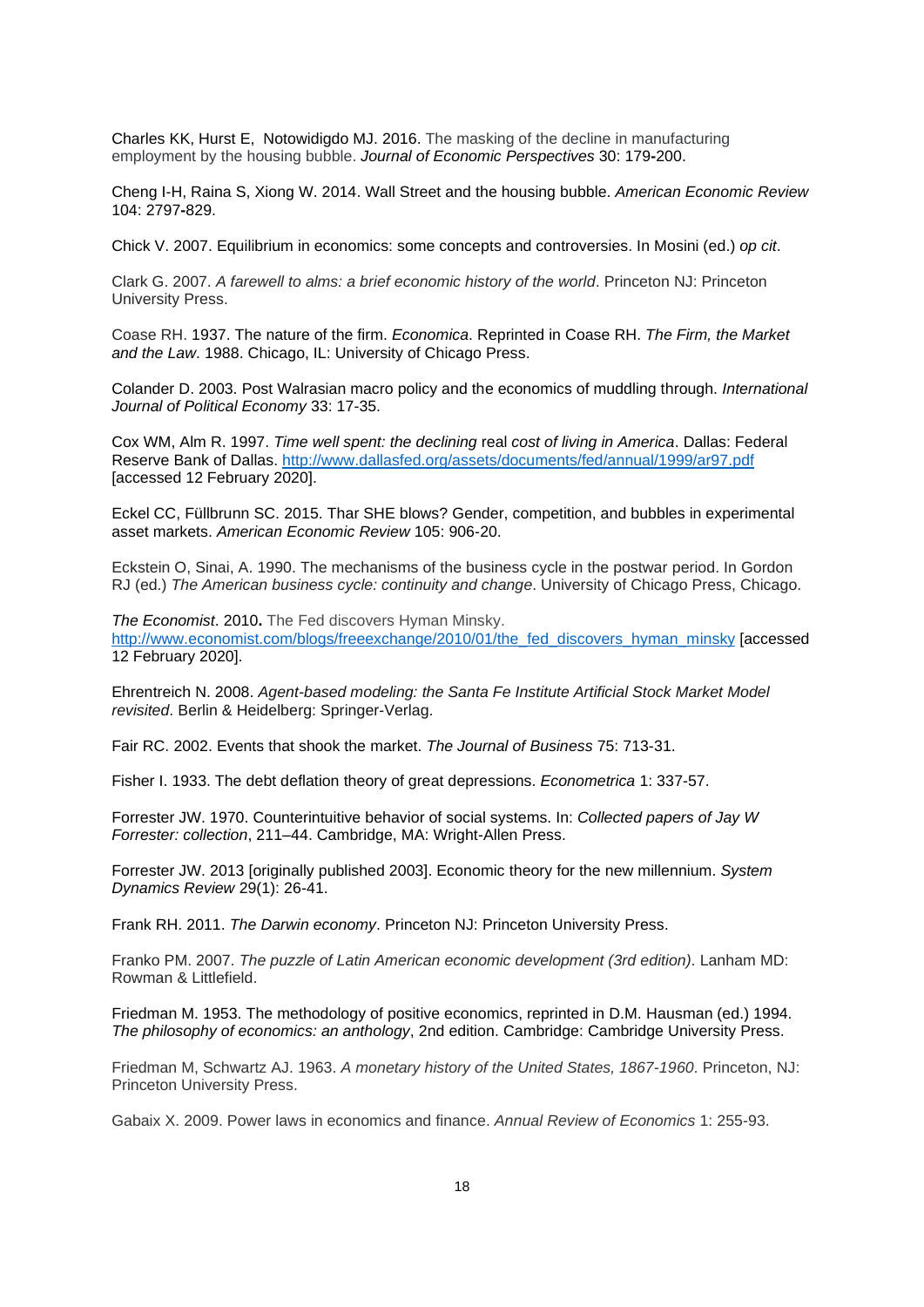Galí J, Gambetti L. 2015. The effects of monetary policy on stock market bubbles: some evidence. *American Economic Journal: Macroeconomics* 7: 233*-*57.

Godley W. 1996. *Money, finance and the national income determination. An integrated approach*. Levy Economic Institute Working Paper 167.<http://www.levyinstitute.org/pubs/wp167.pdf> [accessed 12 February 2020].

Goodwin RM. 1967. A Growth Cycle, in Feinstein CH (ed.) *Socialism, Capitalism and Economic Growth*. Cambridge: Cambridge University Press.

Grüne-Yanoff T. 2013. Genuineness resolved: a reply to Reiss' purported paradox. *Journal of Economic Methodology* 20: 255-61.

Haldane AG. 2015. *Stuck*. Speech given by the Chief Economist of the Bank of England. Milton Keynes: Open University.<https://www.bankofengland.co.uk/speech/2015/stuck> [accessed 12 February 2020].

Haldane AG, May RM. 2011. Systemic risk in banking ecosystems. *Nature* 469: 351-55.

Hall R, Hitch C. 1939. Price theory and business behaviour. *Oxford Economic Papers* 2(1): 12-45.

Hausman DM. 1992. Essays on philosophy and economic methodology, especially chapter 11, Supply and demand explanations and their *ceteris paribus* clauses. Cambridge: Cambridge University Press.

Hax AC, Majluf NS. 1982. Competitive cost dynamics: the experience curve. *Interfaces* 12(5): 50-61.

Henderson BD. 1973. The experience curve – reviewed (part II). Available at [https://www.bcg.com/en](https://www.bcg.com/en-gb/publications/1973/corporate-finance-strategy-portfolio-management-experience-curve-reviewed-part-ii-the-history.aspx)[gb/publications/1973/corporate-finance-strategy-portfolio-management-experience-curve-reviewed](https://www.bcg.com/en-gb/publications/1973/corporate-finance-strategy-portfolio-management-experience-curve-reviewed-part-ii-the-history.aspx)[part-ii-the-history.aspx](https://www.bcg.com/en-gb/publications/1973/corporate-finance-strategy-portfolio-management-experience-curve-reviewed-part-ii-the-history.aspx) [accessed 12 February 2020].

Heukelom F. 2014. *Behavioral economics: a history*. Cambridge: Cambridge University Press.

Holt RPF, Rosser JB, Colander D. 2010. *The complexity era in economics*. Middlebury College Economics Discussion Paper No. 10-01. <http://sandcat.middlebury.edu/econ/repec/mdl/ancoec/1001.pdf> [accessed 12 February 2020].

Joffe M. 2011. The root cause of economic growth under capitalism. *Cambridge Journal of Economics* 35: 873-96.

Joffe M. 2012. Competition between firms – system dynamics and other approaches. Presented at the 30th International Conference of the System Dynamics Society, St Gallen, Switzerland. <https://proceedings.systemdynamics.org/2012/proceed/papers/P1283.pdf> [accessed 15 February 2020].

Joffe M. 2013a. What causes creative destruction? In: A. Pyka, E.S. Andersen (Eds.), *Long term economic development, economic complexity and evolution*. Berlin Heidelberg: Springer-Verlag.

Joffe M. 2013b. The concept of causation in biology. *Erkenntnis* 78: 179-97.

Joffe M. 2015. The world created by capitalist firms. RWIO Center for Organization Studies, 10th Research Workshop on Institutions and Organizations. <http://cors.usp.br/rwio/10rwio/14.pdf> [accessed 12 February 2020].

Joffe M. 2017a. The neglect of buying power in traditional economic theory, and its practical implications. *Advances in Economics and Business* 5(8): 435-39.

Joffe M. 2017b. Evidence and the micro-foundations of economic growth. *Economics and Business Review* 3(17), no. 3: 52-79.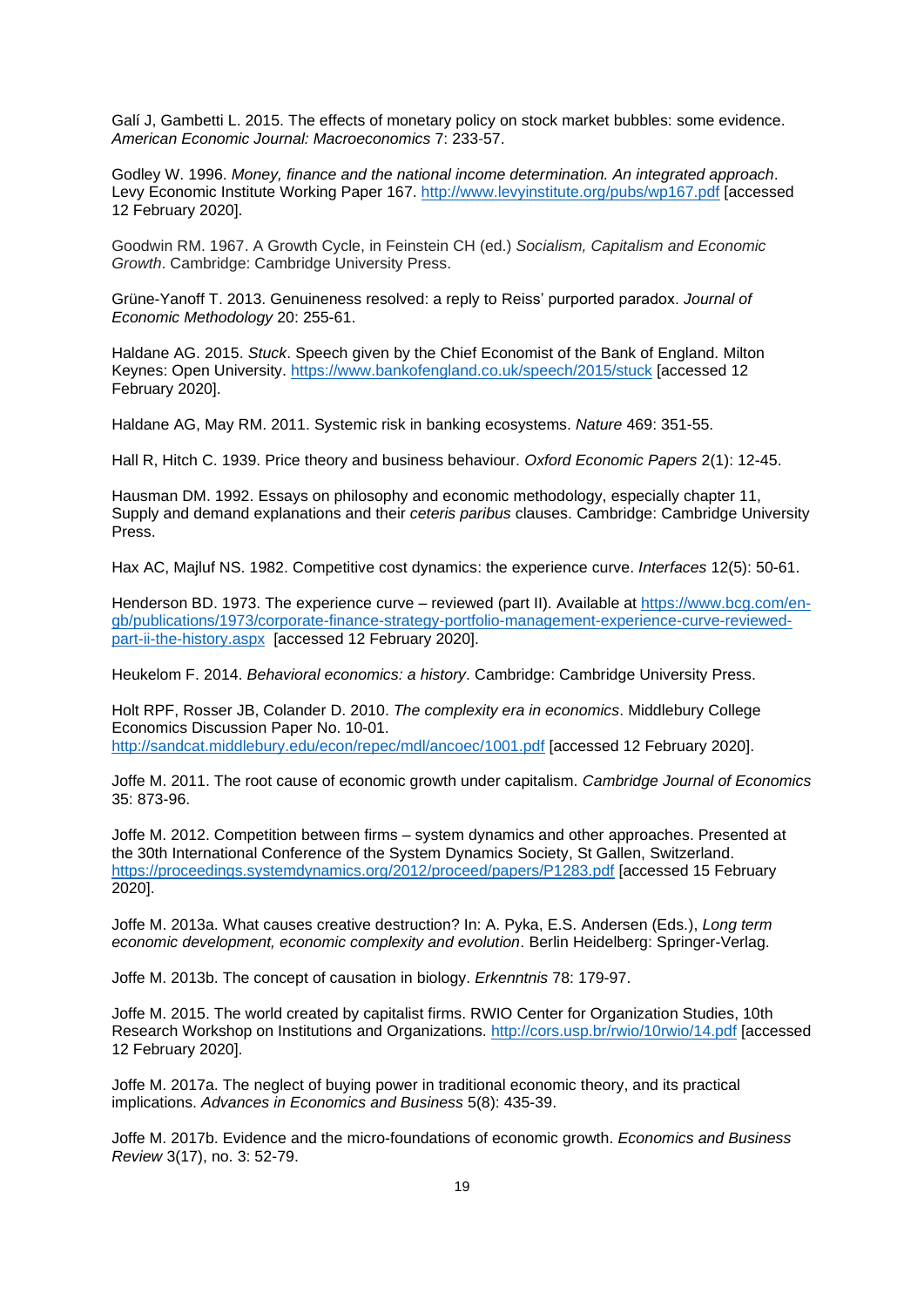Joffe M. 2019. Mechanism in behavioural economics. *Journal of Economic Methodology* 26(3): 228- 42.

Joulin A, Lefevre A, Grunberg D, Bouchaud J-P. 2008. Stock price jumps: news and volume play a minor role.<https://arxiv.org/pdf/0803.1769.pdf> [accessed 12 February 2020].

Kaldor N. 1961. Capital accumulation and economic growth. In Lutz FA and Hague DC (eds.) *The Theory of Capital*. St. Martins Press.

Kaldor N. 1966. *Causes of the Slow Rate of Economic Growth of the United Kingdom*. Cambridge: Cambridge University Press.

Kates S (ed.). 2003. *Two Hundred Years of Say's Law: Essays on Economic Theory's Most Controversial Principle*, Cheltenham: Edward Elgar.

Keen S. 2013. A monetary Minsky model of the Great Moderation and the Great Recession. *Journal of Economic Behavior & Organization* 86: 221-35.

Kelly M. 1997. The dynamics of Smithian growth. *Quarterly Journal of Economics* 112: 939-64.

Kindleberger C. 1978. *Manias, Panics and Crashes*. New York: Basic Books.

Krugman P. 2009. Deficits saved the world. *New York Times*, 15 July 2009. <http://krugman.blogs.nytimes.com/2009/07/15/deficits-saved-the-world/> [accessed 12 February 2020].

Lane DC. 2007. The power of the bond between cause and effect. *System Dynamics Review* 23: 95- 118.

Lee F. 1998. *Post Keynesian price theory*. Cambridge: Cambridge: University Press.

Mandelbrot B. 1963. The variation of certain speculative prices. *The Journal of Business* 36: 394-419.

Mandelbrot B, Hudson RL. 2008. *The (mis)behavior of markets: a fractal view of risk, ruin, and reward*. New York: Basic Books.

Manning A. 2003. *Monopsony in motion: imperfect competition in labor markets*. Princeton, NJ: Princeton University Press.

Mashayekhi A, Vakili K, Foroughi H. 2006. Supply Demand World (SDW): an interactive learning environment for teaching microeconomics. [https://www.semanticscholar.org/paper/Supply-Demand-](https://www.semanticscholar.org/paper/Supply-Demand-World-(-SDW-)-%3A-An-Interactive-for-Mashayekhi/ab9bce92c17ba62f2d3db55f5961f2ee3adcc6bb)[World-\(-SDW-\)-%3A-An-Interactive-for-Mashayekhi/ab9bce92c17ba62f2d3db55f5961f2ee3adcc6bb](https://www.semanticscholar.org/paper/Supply-Demand-World-(-SDW-)-%3A-An-Interactive-for-Mashayekhi/ab9bce92c17ba62f2d3db55f5961f2ee3adcc6bb) [accessed 15 February 2020].

McCloskey DN. 2010. *Bourgeois Dignity*. Chicago, IL: University of Chicago Press.

McCulley P. 2009. The shadow banking system and Hyman Minsky's economic journey. CFA Institute. <https://www.cfainstitute.org/-/media/documents/book/rf-publication/2009/rf-v2009-n5-15.ashx> [accessed 15 February 2020].

Minsky HP. 1986. *Stabilizing an unstable economy*. New Haven, CT: Yale University Press.

Minsky HP. 1992. *The financial instability hypothesis*. The Jerome Levy Economics Institute of Bard College, Working Paper No. 74.<http://www.levy.org/pubs/wp74.pdf> [accessed 12 February 2020].

Mosini V. 2007. *Equilibrium in economics: scope and limits*. London: Routledge.

Myrdal G. 1957. *Economic theory and underdeveloped regions*. London: University Paperbacks, Methuen.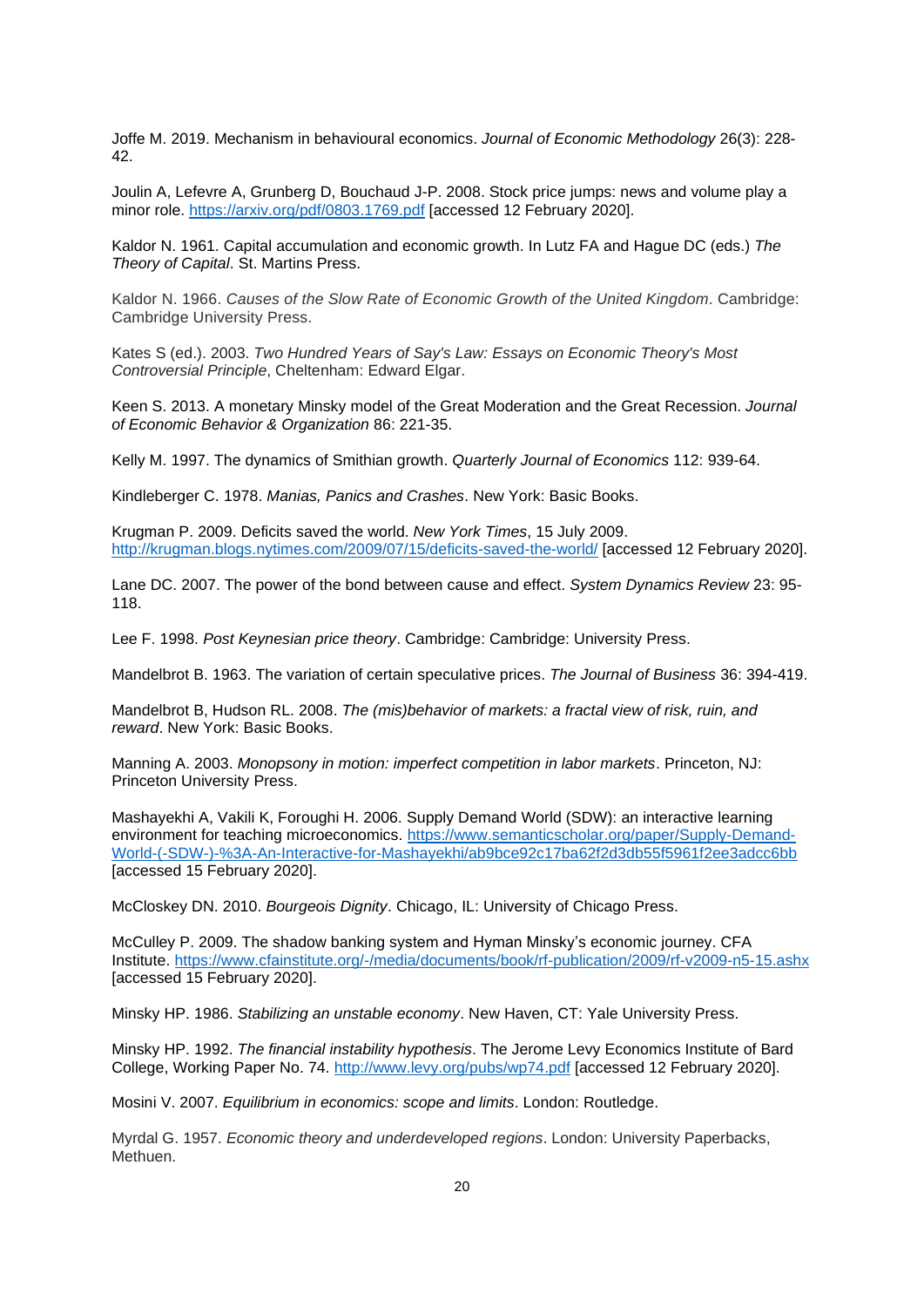Nell KS, Thirlwall AP. 2018. Explaining differences in the productivity of investment across countries in the context of 'New Growth Theory'. *International Review of Applied Economics* 32: 163–194. <https://doi.org/10.1080/02692171.2017.1333089> [accessed 12 February 2020].

Newman MEJ. 2005. Power laws, Pareto distributions and Zipf's law. *Contemporary Physics* 46: 323- 51.

Orrell D. 2012. *Economyths*. London: Icon Books Ltd.

Parente S. 2001. The failure of endogenous growth. *Knowledge, Technology, and Policy* 13(4): 49-58.

Penrose ET. 1959. *The Theory of the Growth of the Firm*. Oxford: Blackwell.

Radzicki MJ. 2008. Institutional economics, post-Keynesian economics, and system dynamics: three strands of a heterodox braid. In: Harvey JT and Garnett RF (eds.) *Future directions for heterodox economics*. Ann Arbor, MI: The University of Michigan Press.

Radzicki MJ, Sterman JD. 1994. Evolutionary Economics and System Dynamics. In England RW (ed.) *Evolutionary Concepts in Contemporary Economics*. Ann Arbor, MI: University of Michigan Press.

Richardson GP. 1999. *Feedback thought in social science and systems theory*. Pegasus Communications.

Rodrik D. 2015. *Economics rules: why economics works, when it fails, and how to tell the difference*. Oxford: Oxford University Press.

Rogoff K. 2015. *Debt supercycle, not secular stagnation*. VOX, CEPR. [http://voxeu.org/article/debt](http://voxeu.org/article/debt-supercycle-not-secular-stagnation)[supercycle-not-secular-stagnation](http://voxeu.org/article/debt-supercycle-not-secular-stagnation) [accessed 12 February 2020].

Rol M. 2013. Reply to Julian Reiss. *Journal of Economic Methodology* 20(3): 244-49.

Romer CD. 2008. Business cycles. In Henderson, David R. (ed.) *Concise encyclopedia of economics (2nd edition)*. Indianapolis, IN: Library of Economics and Liberty. <http://www.econlib.org/library/Enc/BusinessCycles.html> [accessed 12 February 2020].

Romer PM. 1986. Increasing returns and long run growth. *Journal of Political Economy* 94(5): 1002- 37.

Ryan-Collins J. 2016. UK housing: fixing the 'doom loop' between land value, inadequate supply and insecure financing.<http://blog.politics.ox.ac.uk/11946-2/> [accessed 12 February 2020].

Sachs JD, Warner AM. 1997. Fundamental sources of long-run growth. *American Economic Review* 87(2): 184-88.

Schelling TC. 1971. Dynamic models of segregation. *Journal of Mathematical Sociology* 1: 143-86.

Schumpeter JA. 1934 [1911 in German]. *The theory of economic development*. New Brunswick, NJ: Transaction Publishers.

Schumpeter JA. 1942. *Capitalism, Socialism and Democracy*. London: Routledge.

Shiller RJ. 2005. *Irrational exuberance, 2nd edition*. Princeton, NJ: Princeton University Press.

Smith A. 1970 [1776]. *The Wealth of Nations*. Harmondsworth: Penguin Books.

Smith V. 1989. Theory, experiment and economics. *The Journal of Economic Perspectives* 3(1): 151- 69.